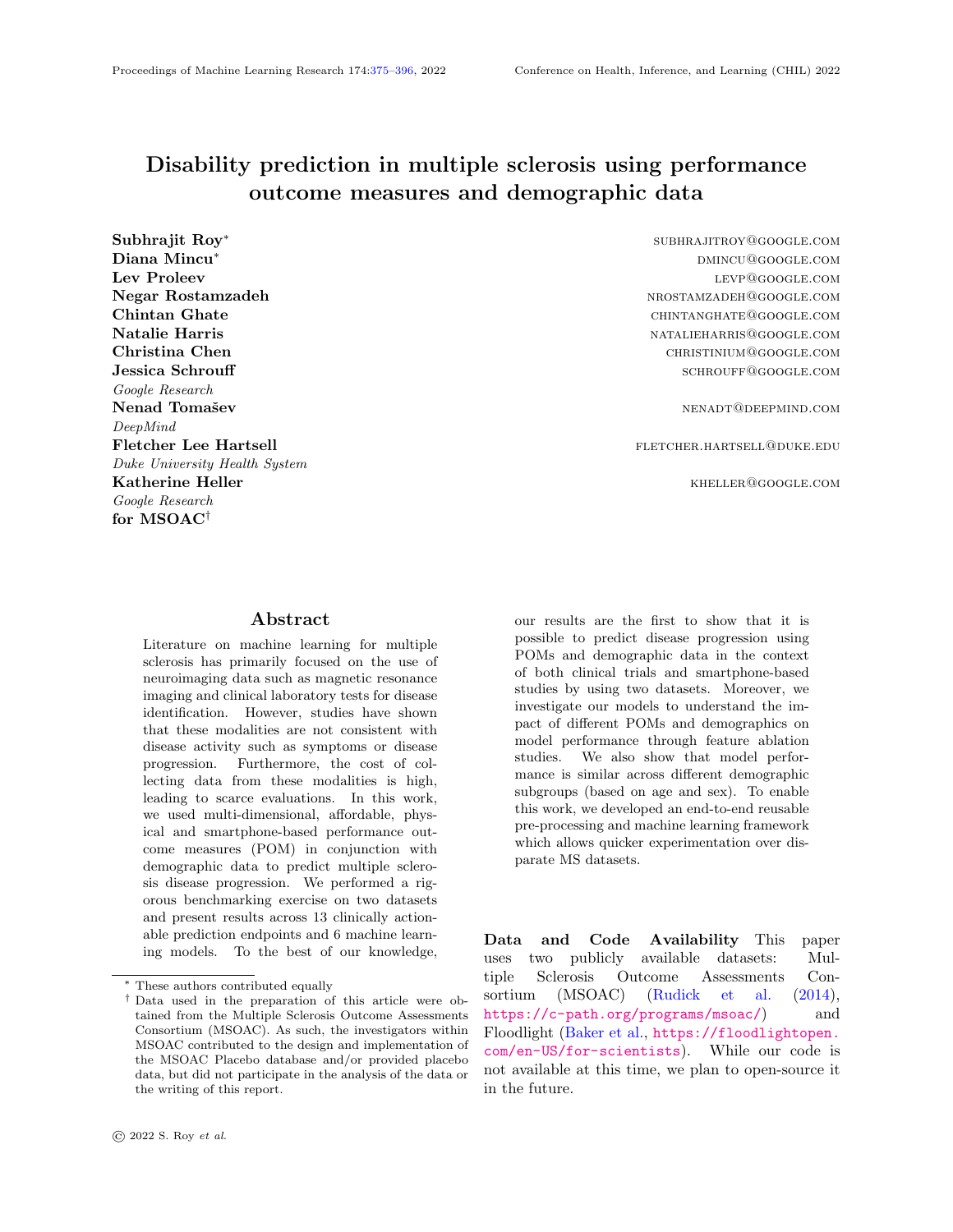## 1. Introduction

Multiple sclerosis (MS) is a neurological disease that aects around 2.8 million people worldwide and is the leading cause of non-traumatic disability in young adults (The Multiple Sclerosis International Federation, 2020). The primary goal of a clinician treating MS is to manage disease activity and reduce the risk of disability. As such, the ability to accurately predict MS disease progression has the potential to guide therapy and may inform decisions about the most effective care. While machine learning (ML) models have been developed for predicting disease progression in MS (Pinto et al., 2020; [Zhao et al.](#page-13-0), [2017](#page-13-0); Rodriguez et al., 2012; Seccia et al., 2020; Tommasin et al., 2021), these approaches primarily rely on using clinically-acquired information such as magnetic resonance imaging (MRI) [\(Zhao et al.](#page-13-0), [2017](#page-13-0)), clinical laboratory tests or clinical history (Seccia et al., 2020). A lack of association between disease activity and these modalities has previously been iden- a rst step towards development of machine learning tied ([Whitaker et al.,](#page-13-1) [1995\),](#page-13-1) which in turn led to the development of multi-dimensional performance research in this application area. outcome measures (POMs) such as Multiple sclerosis functional composite (MSFC) scores to accurately track MS disease progression (Rudick et al., 2. Methods 2002). POMs are time-stamped responses collected from MS subjects either through assessment tests or questionnaires, which are used to track disease pro-We looked at two datasets for benchmarking, one gression. These include tests to quantify walking recorded in a clinical trial setting (MSOAC), and ability, balance, cognition, and dexterity { physiological functions that are adversely a ected by MS. The frequency of data collection may vary with intervals ranging from a day to multiple months. In addition, they also reduce costs related to personnel, cal trials, while the Floodlight dataset records outequipment, space, and time requirements compared come measures collected via an electronic equivalent to neuroimaging or clinical laboratory tests. POMs have also been used alongside neuroimaging-derive $\Phi$ oth have been previously used for machine learning data for predicting disability in MS (Law et al., 2019). Moreover, while POMs and demographic data have 2020). A comparison of the two datasets can be seen been used to diagnose MS (Schwab and Karlen, 2021) in Table 1 and a set of statistics on the data can be these have not been used for continually predicting found in Appendix E. MS disability progression.

In this work, we investigate the possibility of using POMs (physical or electronic) and demographic data for predicting disease progression (in particular disability scores), in MS subjects, in both a clinical and at-home setting. We proof-test this idea using two openly accessible MS datasets: MSOAC (LaRoccaet al., 2018) with 2,465 individual patient records. et al., 2018) and Floodlight (Baker et al.). Our contributions are as follows:

- 1. Novel ML Health solution: We present for the rst time (to the best of our knowledge) that the conjunction of POMs and demographic data can be used to successfully and continually predict long- and short-term MS disease progression for clinical and smartphone-based datasets.
- 2. Additional analysis: We show that model performance is similar across di erent demographic subgroups (based on age and sex), and perform multiple feature ablations to understand the contributions of dierent POMS and demographics to the predictions.
- 3. Reliability and scalability: We present a reusable end-to-end pre-processing and machine learning modelling framework that enables benchmarking on dierent MS datasets. Our proposed framework focuses on reliable dataset ingestion through a common format, scalable label creation and metrics computation.

We envision that our work will not only serve as models for monitoring MS, but also spur more ML

### 2.1. Data description

one from a mobile app in a clinically unsupervised manner (Floodlight). The MSOAC dataset records POMs from physical MSFC tests which were performed by the subjects in-clinic as a part of cliniof MSFC tests taken by the subjects on a smartphone. explorations (Schwab and Karlen, 2020; Walsh et al.,

MSOAC Placebo Database: The Multiple Sclerosis Outcome Assessments Consortium (MSOAC, (Rudick et al., 2014)) was launched in 2012 to collect, standardize, and analyze data about MS. To that end, their Placebo Database collects data from the placebo arms of 9 di erent clinical trials (LaRocca

It contains information on: demographics, medical history, POMs (e.g. timed walk test, dexterity tests,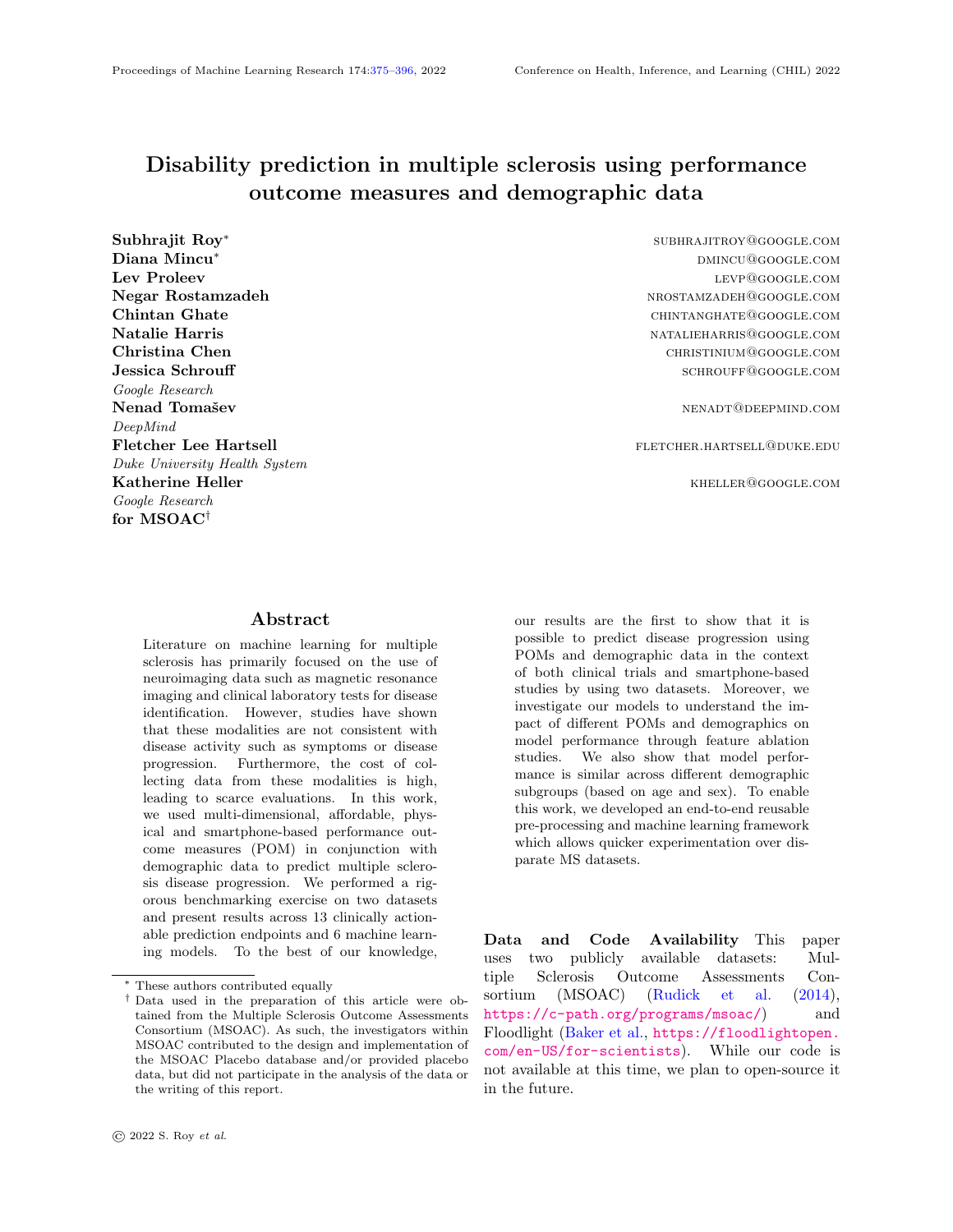|                                   | <b>MSOAC</b>                            | Floodlight            |
|-----------------------------------|-----------------------------------------|-----------------------|
| Modality                          | <b>Clinical visit</b>                   | Smartphone            |
| Cohort                            | MS subjects only                        | MS subjects + control |
| Frequency of assessment 3-monthly |                                         | Continuous            |
| Test type                         | <b>Physical Multiple Sclerosis</b>      | Smartphone-based      |
|                                   | Functional Composite (MSFC) scores      |                       |
| Clinician annotation              | Expanded Disability Status Scale (EDSS) | None                  |
| Number of patients                | 2,465                                   | 2,339                 |

Table 1: Comparison of the MSOAC and Floodlight datasets.

auditory and visual acuity tests), patient reported clinical dataset and the smartphone-based dataset are outcome measures (e.g. health survey), relapse in-transformed into the Subject representation, a Laformation and the MS sub-type, and clinically vetted bel Creator runs on all processed data and enriches measurements such as the Expanded Disability Sta- it with labels (see Sec. 2.3 for a description of the tus Scale (EDSS) (Kurtzke, 1983a).

by Roche and Genentech (Baker et al.) designed to mon across multiple di erent datasets. The proposed ing clinical visits and allow healthcare professionals pre-processing in one dataset or the other. to have a greater understanding of the disease. It contains a set of active tests that measure brain function pendix) is used to save all model output. This in turn (daily mood question, symbol matching), hand func-gets fed into the metrics pipeline which can provide tion (draw a shape, on-screen pinching) and mobility results at both population and subgroup levels. (timed two minute walk, balance, u-turn). Unlike MSOAC, it does not contain any clinically or expert dened labels.

The app is still active at the time of writing and the number of enrolled patients is constantly growing. June 2021 and has a total of 2,339 subjects, including stant across time (static) such as the medical history both MS patients ( $n = 1,236$ ) and control subjects or the subject's sex<sup>1</sup>, but also timestamp-based infor- $(n = 1; 103)$ .

#### 2.2. Data processing

Since the type and structure of the data contained in the two datasets are quite di erent, typically all data processing would be done individually for each dataset. This can lead to slight di erences in the resulting model input, making direct comparison between datasets di cult. To avoid this pitfall, we evaluation pipeline (shown in Figure 1) which enables us to reuse a number of downstream components and do a reliable cross-dataset comparison.

#### 2.2.1. Pipeline overview

The raw data is taken through a set of processing steps into a common representation called Subject,  $\frac{1}{1}$ . In MSOAC this is clinician reported, while in Floodlight inspired from (Tomasev et al., 2021). Once both the

Floodlight: Floodlight is a mobile app developed input. The labels can be dataset-specic, or comcombat the infrequent measurements observed dur- pipeline is feature agnostic i.e. there is no speci c tasks), after which it gets transformed into model

After training, a prediction format (Table A7, Ap-

#### 2.2.2. Common format

The data snapshot we use was taken on the 15th of level, each subject has some information that is con-A full description of each eld present in this representation can be found in Appendix A. At a high mation (dynamic) encompassing all medical events either outpatient or inpatient. Multiple such Events can be grouped into an Episode, but an individual Event can also form an Episode on its own.

have devised a general data processing, modelling and ources depend on the dataset, this leaves a common The part that enables each dataset to be processed individually is the concept of Resources. These can be functional tests, questionnaires, medications or more, depending on the types of data available in each dataset. Each medical event has a set of resources associated with it, and since the types of reoverall structure while still allowing for variability.

> To better illustrate this structure we can look at what this means for our two datasets. In the case of MSOAC, an Episode corresponds to a visit to the clinic, including all the tests performed. The data available at each visit consists of functional tests,

it is self reported.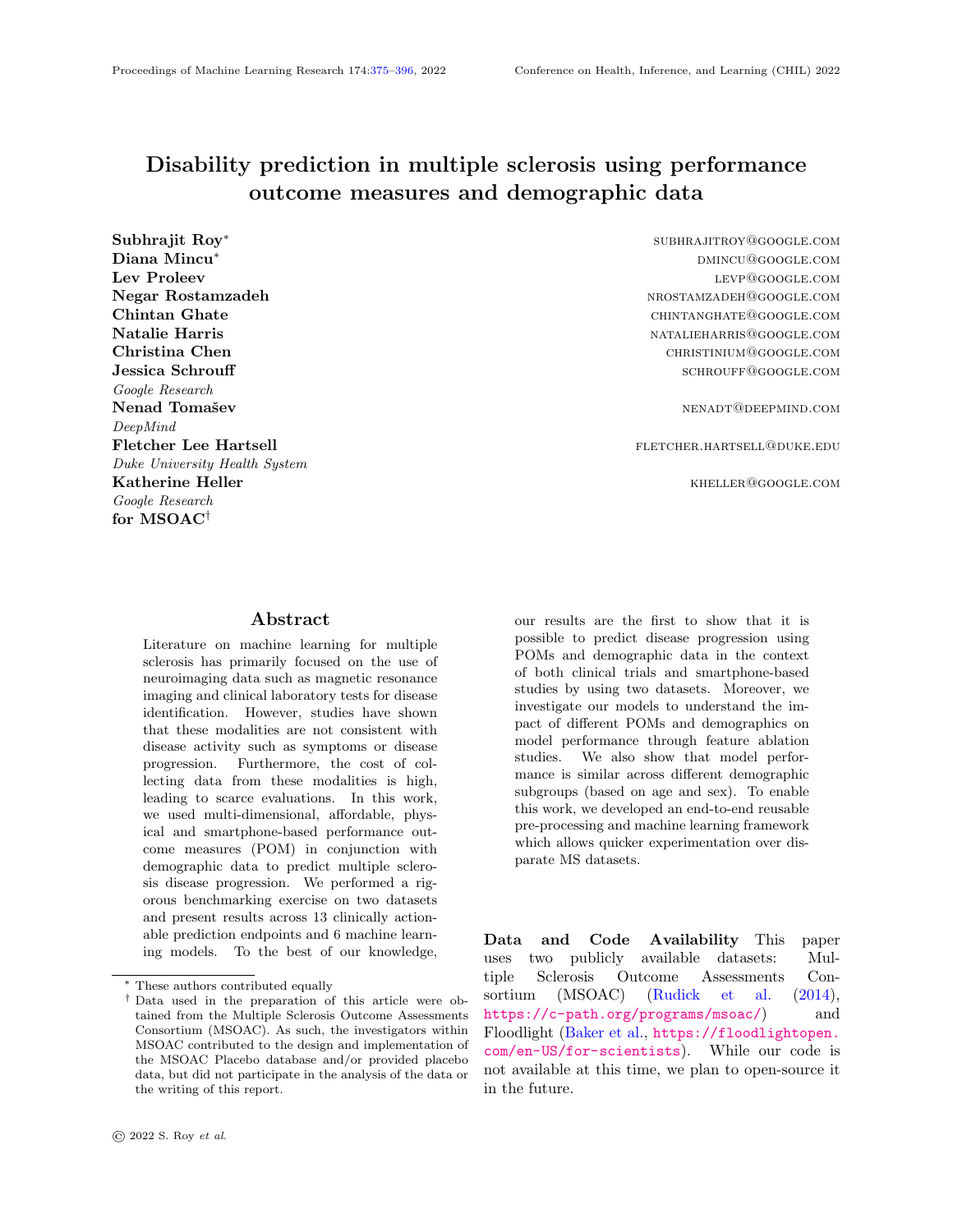Figure 1: Dataset processing pipeline with common downstream modelling infrastructure

questionnaires and medications. Each of these is rep-clinically insightful tasks such as the severity of EDSS resented as a Resource. Given that MSOAC doesscores and whether it crosses a certain disability risknot provide timestamps for these resources, they are threshold. Detecting a change in EDSS severity could considered as part of the same Event. For Flood-signal to a clinician the need to change the medicalight, the dataset contains less but more frequent and tion a patient is on, or be used to check whether a timestamped measurements. In this case, we de ne treatment is e ective.

an Episode as 24 hours of data, and each Event cor-All tasks are implemented as continuous predicresponds to a new POM. The two types of resources tions, triggered at every visit. Fixed prediction horiavailable are functional tests and questionnaires. zons are chosen for each task based on expert clinical

We emphasise that the datasets are not merged, input on the window of actionability (Table 2). These but separately converted into the common Subject are 0 - 6 months, 6 - 12 months, 12 - 18 months and representation. Our goal is to demonstrate that ML modelling for disability prediction in MS is possible

for two disparate datasets using the same modelling framework.

#### 2.3. Prediction tasks

The disability prediction tasks are selected such that they are clinically actionable in the context of the particular dataset they are de ned in.

### 2.3.1. MSOAC

2.3.1.1. EDSS: For MSOAC our primary prediction endpoints are derived from clinician-annotated EDSS scores which is a commonly used measure oan overall disability score by taking the average of long-term MS disability (Kurtzke, 1983b). The EDSS scale ranges from 0 to 10, in 0.5 unit increments. ture exists on how to de ne disability scores from

18 - 24 months.

## 2.3.2. Floodlight

EDSS scores can be divided into distinct severity cat-smartphone-based assessment tests, we rely on exegories: 0-1 for no disability, 1.5-2.5 for mild disabil-pert input and expect the score to be a close proxy ity, 3-4.5 for moderate disability, and 5-10 for severe of EDSS. These tasks are formulated as regression disability. In this paper, we consider both the pre-tasks since smartphone-based tests are relatively new diction of raw EDSS scores  $EDSS_{mean}$  ) and more and hence severity categories are not de ned in lit-2.3.2.1. Disability scores: Floodlight does not contain any expert annotations, so we developed a score that closely mimics EDSS. EDSS is divided into multiple components measuring di erent kinds of disability: neural function, ambulatory, and walking. We categorize the assessment tests present in the Floodlight dataset into the above categories and perform a weighted combination of the tests in each category to develop three individual disability scores for separate functional systems. We also compute the individual functional scores. Given no litera-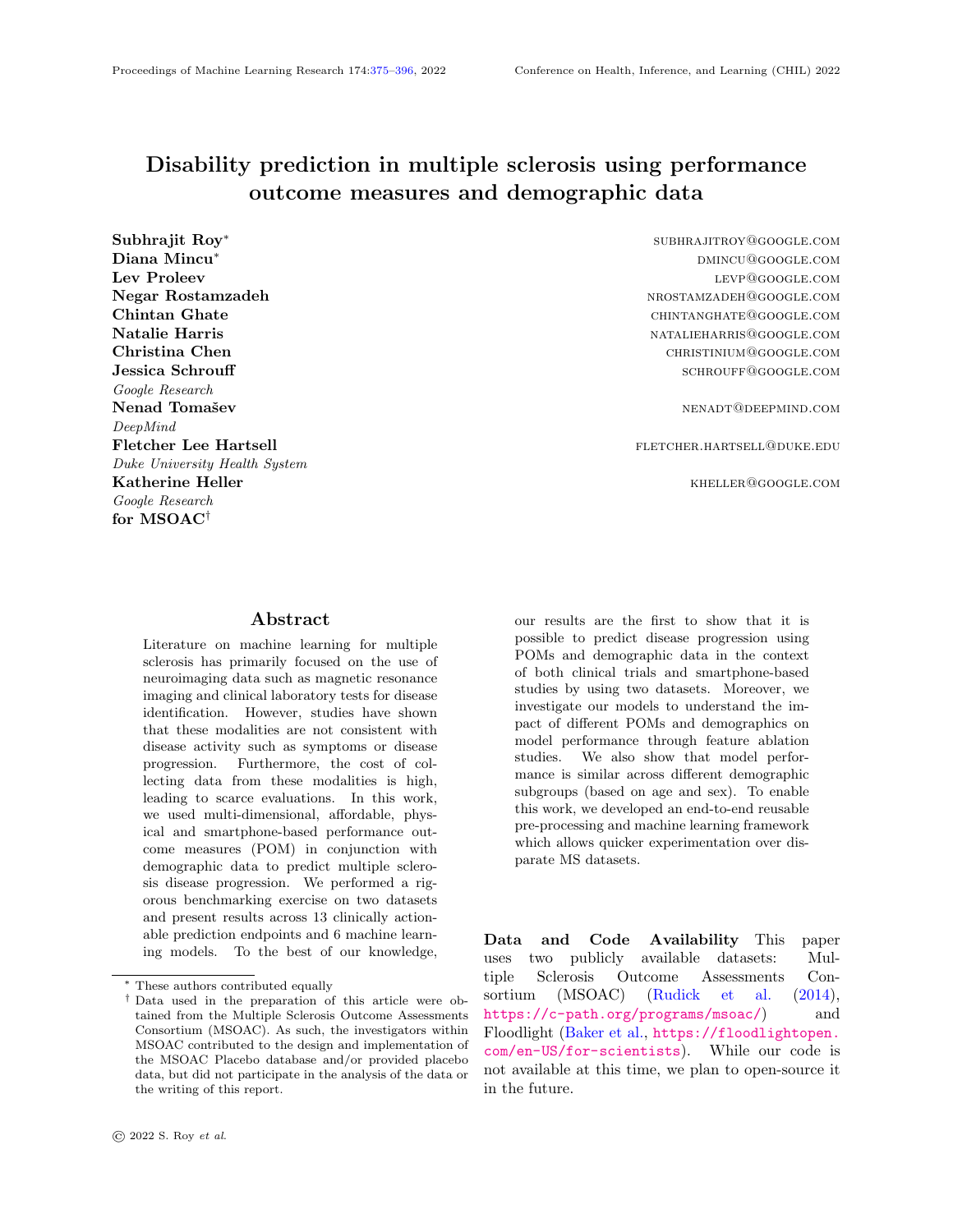erature. For the purpose of this work, we assume on forecasting disability by predicting substantial dethat continuous predictions of this derived disability viations of questionnaire and functional test values. score provides insights on the progression of the dis-This is because: (a) EDSS or other aggregated disease. While the EDSS-derived labels in Sec. 2.3.1.1ability scores are combined across functional systems track long-term changes in disability, the higher fre-and (b) EDSS has been criticised to be focused more quency recordings of Floodlight enables the predic-on mobility and less on cognitive abilities or dexterity tion of short-term changes. (Meyer-Moock et al., 2014). Successfully predicting

Similar to the section above, all tasks are posed as the deviation of individual functional tests can pocontinuous predictions, triggered after a new POM tentially be more informative for clinicians in underis available. Prediction horizons for these tasks are standing which functional systems of a subject are smaller than for MSOAC: 0 - 1 weeks, 1 - 2 weeks likely to contribute to a subject's future disability. and 2 - 4 weeks (Table 3). This is because (a) fre-We dene the disability progression labels as a change quent measurements are possible via a smartphone (greater/lesser) of 20% (Goldman et al., 2019) from and hence short-term changes in disability trends can a baseline, where the baseline is updated as time probe predicted and (b) most Floodlight users stop us-gresses, for each subject and each feature. This led to ing the app after a certain point, so long-term data a three-class classication problem where each timesis not available.

2.3.2.2. Smartphone-based diagnosis of MS:

While predicting disability progression in MS is benecial in both a clinical and at-home context, earlier diagnosis and treatment of MS is considered the best path to ghting it (Miller, 2004). Multiple studies have shown a delay between symptom development, vent any label leakage during the training and testing<br>have shown a delay between symptom development, which was the Franklop of Carlistics of the FROG to rst medical visit and then nally to diagnosis, with an average of 1-2 years between symptom onset score feature for EDSS-derived targets. For both and diagnosis (Ghiasian et al., 2021; Fernandez et al., **EVICY.** We sensive that the asage of smartphones can weight, height (dataset dependent, where available).<br>enable large-scale diagnosis of MS in a more timely. manner.

To test this hypothesis, we use the Floodlight dataset to predict whether a subject has MS or not. This is not possible in MSOAC as we do not have control subjects. The problem statement is formulated as follows: we are givenN POMs in total for each subject since the start of data collection, along with the self-reported ground truth on whether or not they have MS. The models have to predict whether the set of N tests belong to a subject with MS. We vary N as = 5, 10, 20, 30, 40, 50, 60, 70, 80, 90, 100. Note that it is desirable to use less tests for making this prediction, not only to enable earlier access to clinical care, but also to tackle the adherence problem which plagues smartphone-based health studies (Patoz et al., 2021; Pathiravasan et al., 2021).

#### 2.3.3. Cross-dataset

2.3.3.1. Disability progression: To investigate dierences in signal between the two datasets, we also dene a common label across both MSOAC and

tamp was annotated with one of the three labels: disability unchanged, improved, or worsened.

2.4. Features and Missingness

and diagnosic (Unidotal St all, 2021, Fortundoz of all, tests, and patient characteristics such as age, sex, 2010). We believe that the usage of smartphones can We de ne a set of input features for each task to preof the model. For MSOAC, we eliminate the EDSS datasets we only use the questionnaires, functional

In total, there are 92 distinct features for MSOAC (POMs are multi-component) and 24 for Floodlight.

Figure 2: Feature sparsity in MSOAC

Floodlight (Figure A6, Appendix D). It is focused look at population level counts for each feature and To evaluate feature sparsity in our datasets, we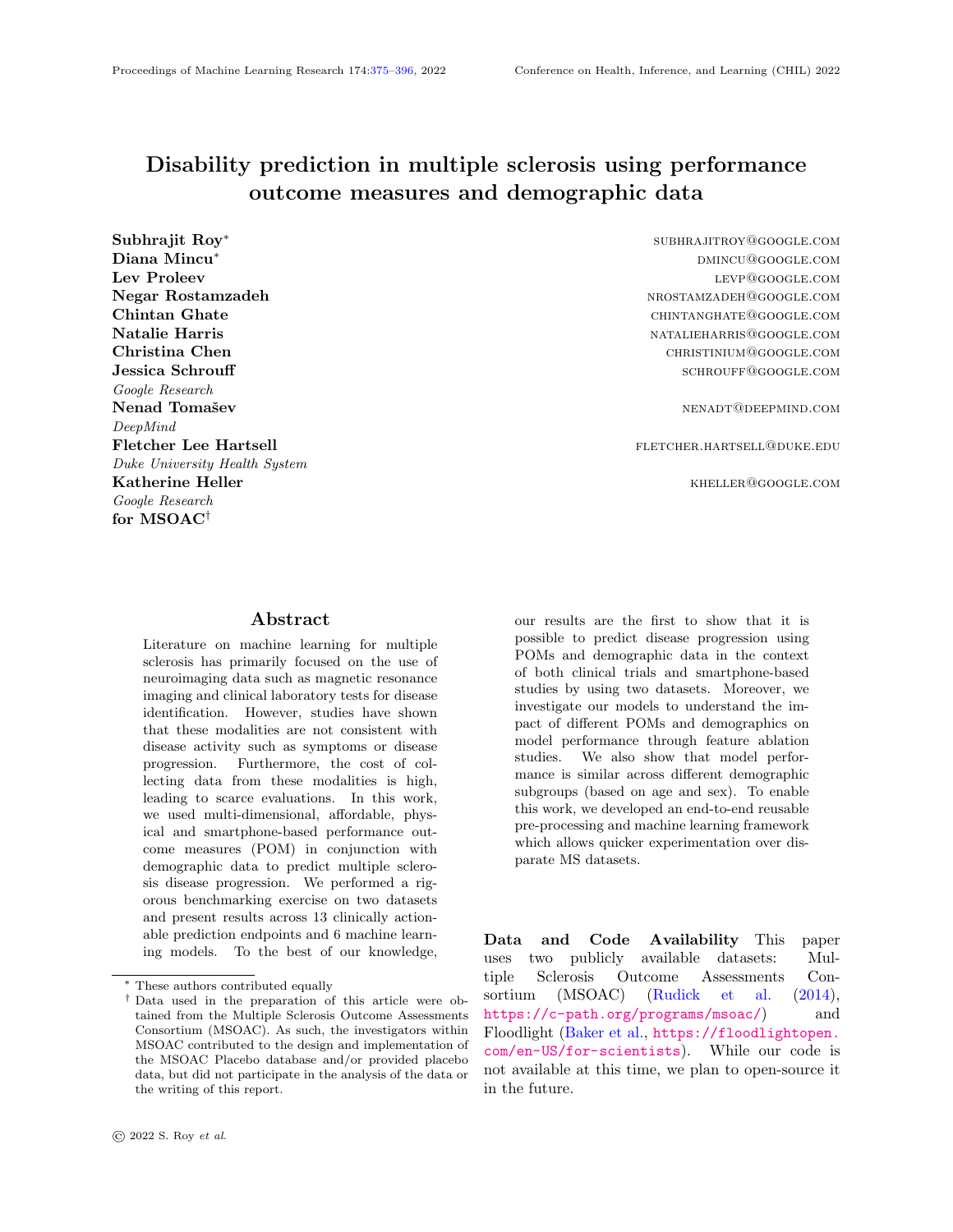a given time bucket. For MSOAC we use buck-3. Experiments and results ets of 1 month from the start of the study, while for Floodlight we use 1 week intervals from the time the subject joined the app. Based on gure  $2$ we see that in MSOAC functional tests (Nine Hole Peg Test (NHPT), Timed 25-Foot Walk (T25FW), Paced Auditory Serial Addition Test (PASAT), Symbol Digit Modalities Test (SDMT)) have a much higher count than questionnaires (Kurtzke Functional Systems Scores (KFSS), RAND-36 Item Health Survey (RAND-36), 12-Item Short Form Survey (SF-12), Beck Depression Inventory (BDI)) and are present until much later in the study as well. For Floodlight (Appendix  $B$ , Figure A5) we observe a similar downlar manner. This can be explained by the simplicity a patient or actively intervening. of the questionnaires in this dataset, since only one Performance on EDSS-derived labels: Table 2 mood related question is available.

by 0 in the case of numerical features, or empty string mean and standard deviation of the metrics across for text-based features.

#### 2.5. Models

For benchmarking purposes, we choose a few popular baseline models from Scikit-Learn (Logistic Regression, Linear Regression, Gradient Boosted Classier, Gradient Boosted Regressor), a non-sequential (Multi-layer Perceptron), and a sequential deep neural network (Temporal Convolutional Neural Networks (TCN) (Bai et al., 2018).

For predictions, the models use information across a specied window before the prediction timepoint. While for Scikit-Learn models information is aggregated across the window by taking the mean, TCN temporal information.

(AU PRC) for the classication tasks since most prediction problems are imbalanced (see Appendix E, endpoints are zero-in ated (see Appendix E, Table Table 9) and R-MSE for regression tasks. We perform A9) and we intend to explore zero-in ated versions of mean and standard deviation of AU PRC / R-MSE. For TCN we use the Adam optimizer (Kingma and that the inclusion of multiple families of models alfor each model to nd the optimal hyperparameters, or task. Performance on the Floodlight dataset reand the search space is reported in Appendix C.

3.1. Performance on the full feature set

#### 3.1.1. MSOAC

ward trend as time progresses, but in this case the preventative action (Schlaeger et al., 2012). This is functional tests and questionnaires behave in a simi- possible even when clinicians may not be monitoring Illustrative example: Figure 3 shows an example usage of our predictive models for the MSOAC dataset. The model is trained to predict whether the patient will transition to a state of moderate disability in the next 0-6 months and 6-12 months interval. Updated risk estimates of future disease worsening are made for every clinic visit throughout the course of the clinical study. Identifying an increased risk of decline su ciently well in advance can enable early

Missing values at various timestamps were replaced 2.3.1.1) derived from EDSS scores. We show the summarizes model performance on the labels (see Sec. dierent folds. We observe that TCN consistently outperforms other ML algorithms by achieving superior performance in all regression and classication tasks. We also see that although the dataset is composed of data from 9 dierent clinical trials, the models still manage to learn meaningful representations, as demonstrated by the results. For MSOAC, we observe a general trend that, as the prediction interval slides into the future, the tasks progressively get more dicult, leading to a reduction in model performance. This phenomenon has also been shown in other sequential healthcare prediction problems (Tomasev et al., 2021; Nestor et al., 2019).

#### 3.1.2. Floodlight

processes them sequentially and hence retains the on the Floodlight dataset (see Sec. 2.3.2.1). For We report the area under the precision-recall curve sor outperforms the other models in all 12 tasks. We 10-fold cross-validation for each model and report the the models in future. The standard deviations show Ba, 2015). We performed a hyperparameter search lows us to explore and nd the best model per dataset Performance on disability scores: Table 3 reports model performance on disability scores de ned Floodlight, we observe that Gradient Boosted Regresbelieve that this is due to the fact that Floodlight that the obtained results have tight bounds. Note mains relatively similar across dierent time hori-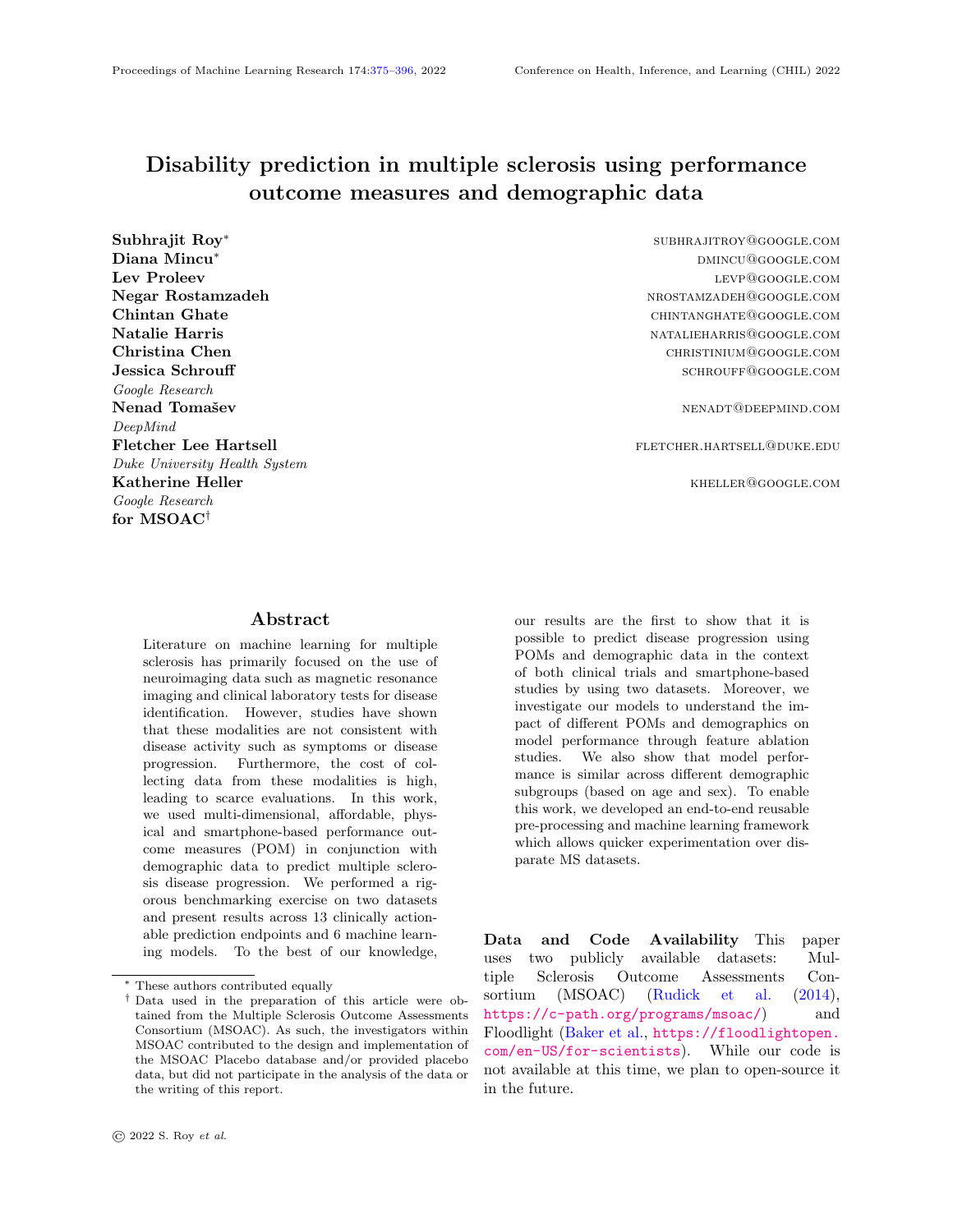Figure 3: Illustrative example of the trained model successfully predicting that a female subject of age 29 is going to have moderate disability ( $EDSS_{mean} > 3$ ) in the (b) 0-6 and (c) 6-12 months horizon.

zons, potentially since these are not as further out TCN, since TCN outperforms all other models for the as MSOAC. Performance on smartphone-based MS diagnosis: We summarize the results of diagnosing MS in ance (92.86{98.27%), and hence we use both crossthis dataset (see Sec. 2.3.2.2) using smartphone-based entropy loss and focal loss (popular for imbalanced tests in Figure 4. The results demonstrate that over- datasets) (Lin et al., 2018) during training. The latall TCN achieves the best performance across variouster provides a much better performance for this task, values ofN (number of tests) and shows 71.67% accu-with an average AU PRC improvement of 10.27%. racy at N = 100 (approximately 1.5 weeks of app us-The mean and standard deviation of AU PRC are age). Moreover, while for all models the performance reported in Table 4. Note that we also explored foimproves asN increases, the improvement is highest cal loss for the classication labels listed in Table 2, for TCN (8.89% increase fromN=5 to N=100) and however there was no observable improvement, polowest for Logistic Regression (1.95% increase fromtentially since these endpoints do not show high im- $N = 5$  to  $N = 100$ ). previous endpoints (see Table 2). We observe that the disability progression tasks have a high class imbalbalance.

#### 3.1.3. Cross-dataset

Performance on disability progression labels: Floodlight dataset. For MSOAC we focus only on be considered in the future.

Next we look at the disability progression labels de-bucketing of measurements, which leads to a label scribed in Sec. 2.3.3.1 for both the MSOAC and prevalence lower than 0.01%. Weekly bucketing could While results are promising on MSOAC, the models were not able to obtain signicant results using Floodlight. This result might be due to the daily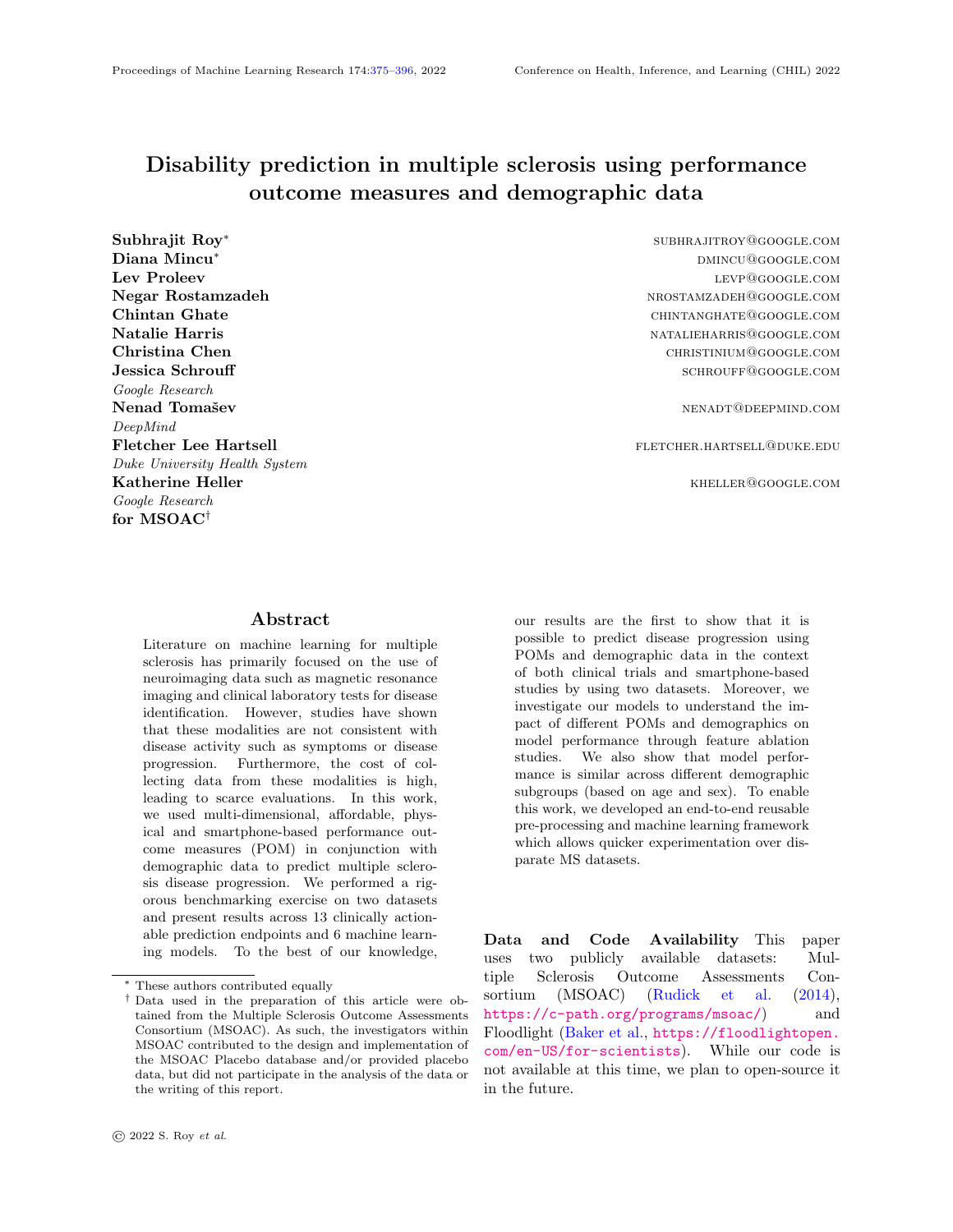| Dataset      | Prediction<br>tasks                           | Prediction<br>Window | Metric         | Logistic<br>Regression | Linear<br>Regression     | <b>MLP</b>   | Gradient<br><b>Boosted</b><br>Classi er | Gradient<br><b>Boosted</b><br>Regressor | <b>TCN</b>    |
|--------------|-----------------------------------------------|----------------------|----------------|------------------------|--------------------------|--------------|-----------------------------------------|-----------------------------------------|---------------|
| <b>MSOAC</b> | $EDSS_{mean}$                                 | $0 - 6$ mo           | R-MSE          | $\blacksquare$         | $1.929(0.098)$ -         |              |                                         | 1.700(0.045)                            | 1.264(0.055)  |
|              |                                               | $6 - 12 \text{ mo}$  |                | $\blacksquare$         | $2.114(0.111)$ -         |              | $\overline{\phantom{a}}$                | 1.901(0.057)                            | 1.650 (0.067) |
|              |                                               | 12 - 18 mo           |                | $\blacksquare$         | $2.186(0.115)$ .         |              | $\overline{\phantom{a}}$                | 1.892(0.065)                            | 1.725(0.074)  |
|              |                                               | $18 - 24 \text{ mo}$ |                | $\blacksquare$         | 2.068(0.133)             | $\sim$       | $\overline{\phantom{a}}$                | 1.748 (0.062)                           | 1.666(0.128)  |
|              | $EDSS_{mean}$<br>> 3 (Moderate<br>disability) | $0 - 6$ mo           | AU PRC         | 0.803(0.012)           |                          | 0.826(0.015) | 0.843(0.017)                            | $\blacksquare$                          | 0.909(0.014)  |
|              |                                               | $6 - 12 \text{ mo}$  |                | 0.707(0.014)           | $\blacksquare$           | 0.731(0.019) | 0.756(0.019)                            | $\blacksquare$                          | 0.82(0.027)   |
|              |                                               | $12 - 18$ mo         |                | 0.605(0.025)           |                          | 0.664(0.036) | 0.706(0.027)                            |                                         | 0.768(0.031)  |
|              |                                               | $18 - 24$ mo         |                | 0.502(0.036)           |                          | 0.594(0.038) | 0.641(0.038)                            | $\overline{\phantom{a}}$                | 0.703(0.038)  |
|              | $EDSS_{mean}$<br>> 5 (Severe<br>disability)   | $0 - 6$ mo           | AU PRC         | 0.695(0.026)           | $\overline{\phantom{a}}$ | 0.727(0.026) | 0.785(0.025)                            | $\blacksquare$                          | 0.848(0.035)  |
|              |                                               | $6 - 12 \text{ mo}$  |                | 0.576(0.028)           | $\blacksquare$           | 0.597(0.027) | 0.676(0.032)                            | $\blacksquare$                          | 0.722(0.039)  |
|              |                                               | $12 - 18$ mo         |                | 0.457(0.035)           | ÷.                       | 0.504(0.032) | $\overline{0.594}$ (0.034)              | $\blacksquare$                          | 0.669(0.037)  |
|              |                                               | 18 - 24 mo           |                | 0.362(0.042)           | ٠                        | 0.421(0.047) | 0.536(0.054)                            | $\blacksquare$                          | 0.632(0.037)  |
|              | $EDSS_{mean}$<br>as severity<br>category      | $0 - 6$ mo           | Avg.<br>AU PRC | 0.523(0.015)           |                          | 0.687(0.01)  | 0.717(0.015)                            | $\blacksquare$                          | 0.782(0.028)  |
|              |                                               | $6 - 12 \text{ mo}$  |                | 0.47(0.015)            | ٠                        | 0.633(0.018) | 0.675(0.016)                            | $\blacksquare$                          | 0.709(0.044)  |
|              |                                               | 12 - 18 mo           |                | 0.434(0.017)           |                          | 0.606(0.012) | 0.649(0.019)                            | $\blacksquare$                          | 0.674(0.037)  |
|              |                                               | 18 - 24 mo           |                | 0.413(0.017)           |                          | 0.575(0.02)  | 0.625(0.02)                             |                                         | 0.632(0.037)  |

Table 2: Performance (and standard deviation) obtained by machine learning models on a diverse set of prediction tasks for the MSOAC dataset. Best performance is reported in bold.

tionnaires, functional tests, and all POMs (questionnaires + functional tests).

The results are presented in Table 5. Due to space constraints, we choose a single prediction horizon per dataset (6-12 months for MSOAC and 1-2 weeks for Floodlight), for all the tasks considered in Tables 2 and 3. While in Table 5 we show the results for only the top performing model per dataset (TCN for MSOAC and Gradient Booster Regressor for Floodlight), results for all models are reported in Table A10 (Appendix). The trends obtained for the top performing models are consistent across other models as well.

Figure 4: Comparison of model performance for di- feature set. In line with expectations, the full feature For MSOAC, the results depict that the feature groups are of following importance: demographics questionnaires< functional tests < all POMs < full set containing both POMs and demographic features produces the best performance. Demographics (static features) impact model performance the least, and are outperformed by functional tests and questionnaires (dynamic/temporal features). Between functional tests and questionnaires, we observe that the former outperforms the latter. We believe the rea-

agnosing MS on Floodlight (smartphonebased dataset).

## 3.2. Feature ablation

To assess the signal related to disease progression inson is evident from Figure 2 which shows that the each feature group, we perform di erent feature abla- questionnaires are orders of magnitude sparser than tion experiments. For both MSOAC and Floodlight functional tests thereby leading to less signal for the we choose the following groups: demographics, ques-ML models.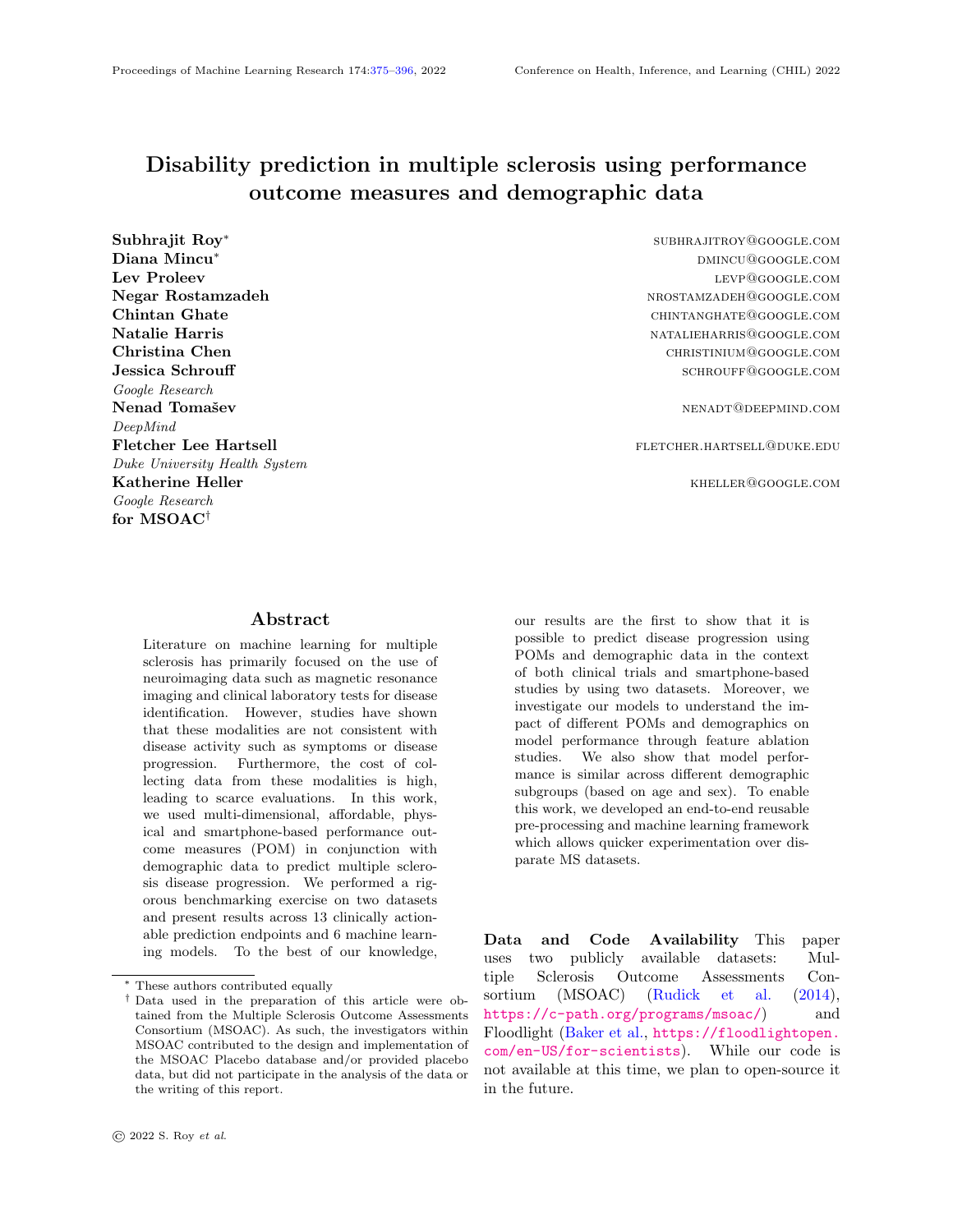| Dataset    | Prediction<br>tasks | Prediction<br>Window | Metric | Linear<br>Regression | Gradient<br><b>Boosted</b><br>Regressor | <b>TCN</b>   |
|------------|---------------------|----------------------|--------|----------------------|-----------------------------------------|--------------|
|            | Cognitive           |                      |        |                      |                                         |              |
| Floodlight | disability          | $0 - 1$ wk           | R-MSE  | 0.275(0.015)         | 0.262(0.016)                            | 0.313(0.018) |
|            | score               |                      |        |                      |                                         |              |
|            |                     | $1 - 2$ wks          |        | 0.285(0.015)         | 0.275(0.014)                            | 0.337(0.025) |
|            |                     | $2 - 4$ wks          |        | 0.286(0.014)         | 0.279(0.013)                            | 0.353(0.023) |
|            | Dexterity           |                      |        |                      |                                         |              |
|            | disability          | $0 - 1$ wk           | R-MSE  | 0.152(0.011)         | 0.146(0.012)                            | 0.162(0.018) |
|            | score               |                      |        |                      |                                         |              |
|            |                     | $1 - 2$ wks          |        | 0.153(0.012)         | 0.148(0.012)                            | 0.171(0.022) |
|            |                     | $2 - 4$ wks          |        | 0.152(0.011)         | 0.149(0.011)                            | 0.178(0.019) |
|            | Mobility            |                      |        |                      |                                         |              |
|            | disability          | $0 - 1$ wk           | R-MSE  | 0.244(0.017)         | 0.226(0.018)                            | 0.283(0.021) |
|            | score               |                      |        |                      |                                         |              |
|            |                     | $1 - 2$ wks          |        | 0.256(0.018)         | 0.244(0.021)                            | 0.313(0.026) |
|            |                     | 2 - 4 wks            |        | 0.26(0.017)          | 0.249(0.019)                            | 0.328(0.027) |
|            | Overall             |                      |        |                      |                                         |              |
|            | disability          | $0 - 1$ wk           | R-MSE  | 0.192(0.012)         | 0.18(0.013)                             | 0.225(0.019) |
|            | score               |                      |        |                      |                                         |              |
|            |                     | $1 - 2$ wks          |        | 0.206(0.012)         | 0.197(0.013)                            | 0.246(0.017) |
|            |                     | 2 - 4 wks            |        | 0.209(0.011)         | 0.209(0.011)                            | 0.265(0.019) |

Table 3: Performance (and standard deviation) obtained by machine learning models on a diverse set of prediction tasks for the Floodlight dataset. Best results are reported in bold.

Table 4: Performance (and standard deviation) of TCN on functional test speci c disability dataset.

| Functional<br>test | Prediction<br>horizon | Loss type             |              |  |  |  |
|--------------------|-----------------------|-----------------------|--------------|--|--|--|
|                    |                       | Cross-entropy<br>loss | Focal loss   |  |  |  |
| <b>NHPT</b>        | $0-6$ mo              | 0.406(0.030)          | 0.583(0.142) |  |  |  |
|                    | $6-12$ mo             | 0.396(0.021)          | 0.534(0.171) |  |  |  |
| <b>PASAT</b>       | $0-6$ mo              | 0.476(0.016)          | 0.533(0.172) |  |  |  |
|                    | $6-12$ mo             | 0.482(0.012)          | 0.567(0.161) |  |  |  |
| <b>SDMT</b>        | $0-6$ mo              | 0.471(0.058)          | 0.522(0.112) |  |  |  |
|                    | 6-12 mo               | 0.534(0.084)          | 0.535(0.158) |  |  |  |
| T <sub>25</sub> FW | $0-6$ mo              | 0.422(0.017)          | 0.558(0.147) |  |  |  |
|                    | $6-12$ mo             | 0.423(0.015)          | 0.600(0.053) |  |  |  |

For Floodlight, the order of importance of feature groups is as follows: questionnaires< demographics < functional tests < all POMs < full feature set. Compared to MSOAC, the importance of questionnaires and demographics have 
ipped. This result is expected for Floodlight since it contains only

#### 3.3. Subgroup results

progression labels de ned on the MSOAC group analysis enables researchers and clinicians to Apart from performance on the entire dataset, subunderstand where models fall short.

> For both datasets we look at the sex and agebucketed subgroups. Given that MS is a disease that tends to aect more women than men, we assess potential discrepancies in model performance between males and females. Strati cation on age is also a relevant evaluation, as MS is a long-term condition and younger patients typically have a less severe form of the disease. As the disease progresses, it can evolve from relapse-remitting to a progressive state (Meca-Lallana et al., 2021), which is often accompanied by an increase in symptom severity. Our age buckets were chosen based on expert input on what would be most clinically useful.

Table A11 (Appendix) contains the results on 3 predictions tasks for MSOAC, for the 6-12 month horizon on all models. We only report results where the subgroup was known, as this information is not present for all patients.

one questionnaire feature (Mood Response) unlike els tend to have a similar, and sometimes identical MSOAC consisting of multiple questionnaire features. performance (AU PRC), across all folds. Age on the We see that for both males and females the mod-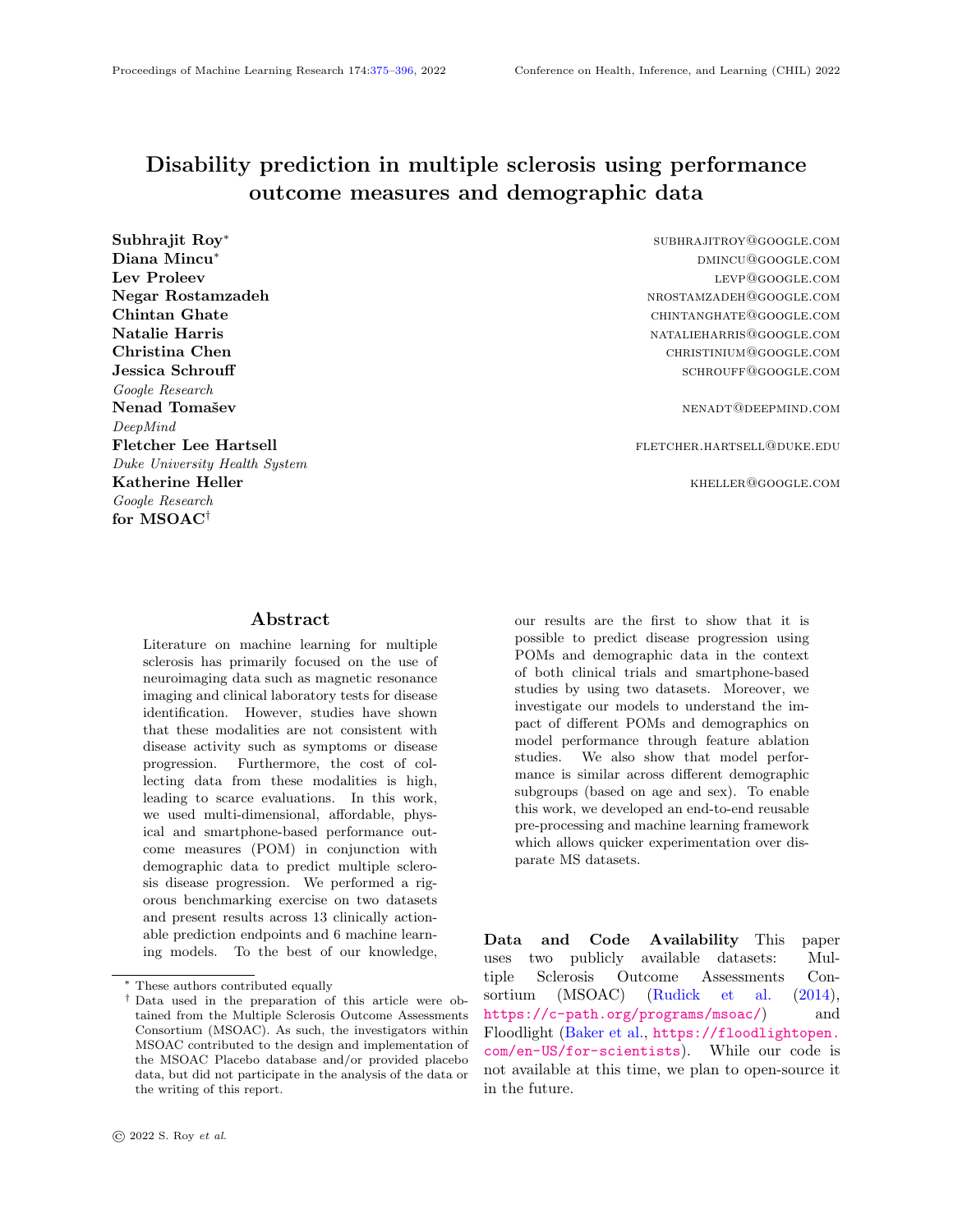Table 5: Summary of feature ablation studies on MSOAC and Floodlight for 6-12 months and 1-2 weeks horizon respectively for the best performing models from Table 2 and 3 respectively. For MSOAC, will EDSS<sub>mean</sub> reports R-MSE (lower better), all other labels report AU PRC (higher better). For Floodlight, R-MSE is reported for all labels.

| Dataset      | Prediction<br>tasks                        | <b>Feature Groups</b> |                     |                |                                    |                  |  |
|--------------|--------------------------------------------|-----------------------|---------------------|----------------|------------------------------------|------------------|--|
|              |                                            | Demographics          | Functional<br>Tests | Questionnaires | Performance<br>Outcome<br>Measures | Full feature set |  |
| <b>MSOAC</b> | $EDSS_{mean}$                              | 1.957 (0.051)         | 1.777 (0.091)       | 1.860 (0.049)  | 1.676(0.077)                       | 1.650 (0.067)    |  |
|              | $EDSS_{mean} > 3$<br>(Moderate disability) | 0.678(0.019)          | 0.766(0.025)        | 0.789(0.020)   | 0.816(0.037)                       | 0.820(0.027)     |  |
|              | $EDSS_{mean} > 5$                          |                       |                     |                |                                    |                  |  |
|              | (Severe disability)                        | 0.456(0.028)          | 0.665(0.036)        | 0.608(0.037)   | 0.691(0.034)                       | 0.722(0.039)     |  |
|              | $EDSS_{mean}$ as severity<br>category      | 0.520(0.011)          | 0.672(0.086)        | 0.659(0.016)   | 0.686(0.042)                       | 0.709(0.044)     |  |
|              | Cognitive                                  |                       |                     |                |                                    |                  |  |
| Floodlight   | disability score                           | 0.306(0.017)          | 0.286(0.012)        | 0.416(0.037)   | 0.283(0.014)                       | 0.275(0.014)     |  |
|              | Dexterity<br>disability score              | 0.159(0.014)          | 0.153(0.012)        | 0.198(0.021)   | 0.152(0.012)                       | 0.148(0.012)     |  |
|              | <b>Mobility</b>                            |                       |                     |                |                                    |                  |  |
|              | disability score                           | 0.278(0.018)          | 0.249(0.017)        | 0.381(0.031)   | 0.248(0.019)                       | 0.244(0.021)     |  |
|              | Overall<br>disability score                | 0.220(0.012)          | 0.206(0.012)        | 0.308(0.034)   | 0.205(0.013)                       | 0.197(0.013)     |  |

other hand sees a discrepancy when it comes to the Cerqueira et al., 2018). Smartphone-based monitorvarious subgroups, with people aged under 30 seeinging can also enable early diagnosis of MS.

the biggest decrease in AU PRC. For people aged 50- 70 we see that performance is either on par (EDSS tant role in the prediction of longer term disability, > 3, EDSS > 5) or slightly lower (EDSS as severity category) to that on the full dataset. This is surprising, as the overall composition of MSOAC is relapseremitting patients and we would expect people in this age group to have a more stable form of the disease. We note that evaluation for patients aged 70 or older is not informative given the low number of cases (n=11) in this group. A distribution of label values based on age can be found in Appendix E.

## 4. Discussion and future work

In this paper, we show for the rst time that it is possible to predict disease progression in MS using ing for both a clinical trial and smartphone-based dataset. Early prediction of disability in both set-

Temporal patterns of POMs seem to play an imporas shown by the better performance of TCN in all tasks in the MSOAC dataset. Similarly, results on Floodlight display that short-term patterns (a couple of weeks) also carry predictive power. These results suggest that the continuous evaluation of POMs is a promising avenue for the monitoring and early detection of disease progression of MS patients. Both long- and short-term predictions are potentially clinically actionable since while the former may lead to individually-tailored disease-modifying therapies (Robertson and Moreo, 2016), the latter may prompt a clinician to prescribe medications to control symptoms (National MS Society, 2021).

POMs, demographic information, and machine learn-performance (according to AU PRC) when compared tings has the potential to support MS subjects and preliminary, questions the recording of demographic healthcare professionals, since the best course of acdata for predictive purposes. Future work could furtion is early diagnosis and symptom treatment. This ther investigate whether demographic data is indeed in turn can lead to a slower disease progression and benecial in terms of model performance and patient a better quality of life for a longer period of time outcome, considering the balance between data need While the full feature set leads to the highest model to feature ablations, we note that POMs without demographics perform on par. This result, although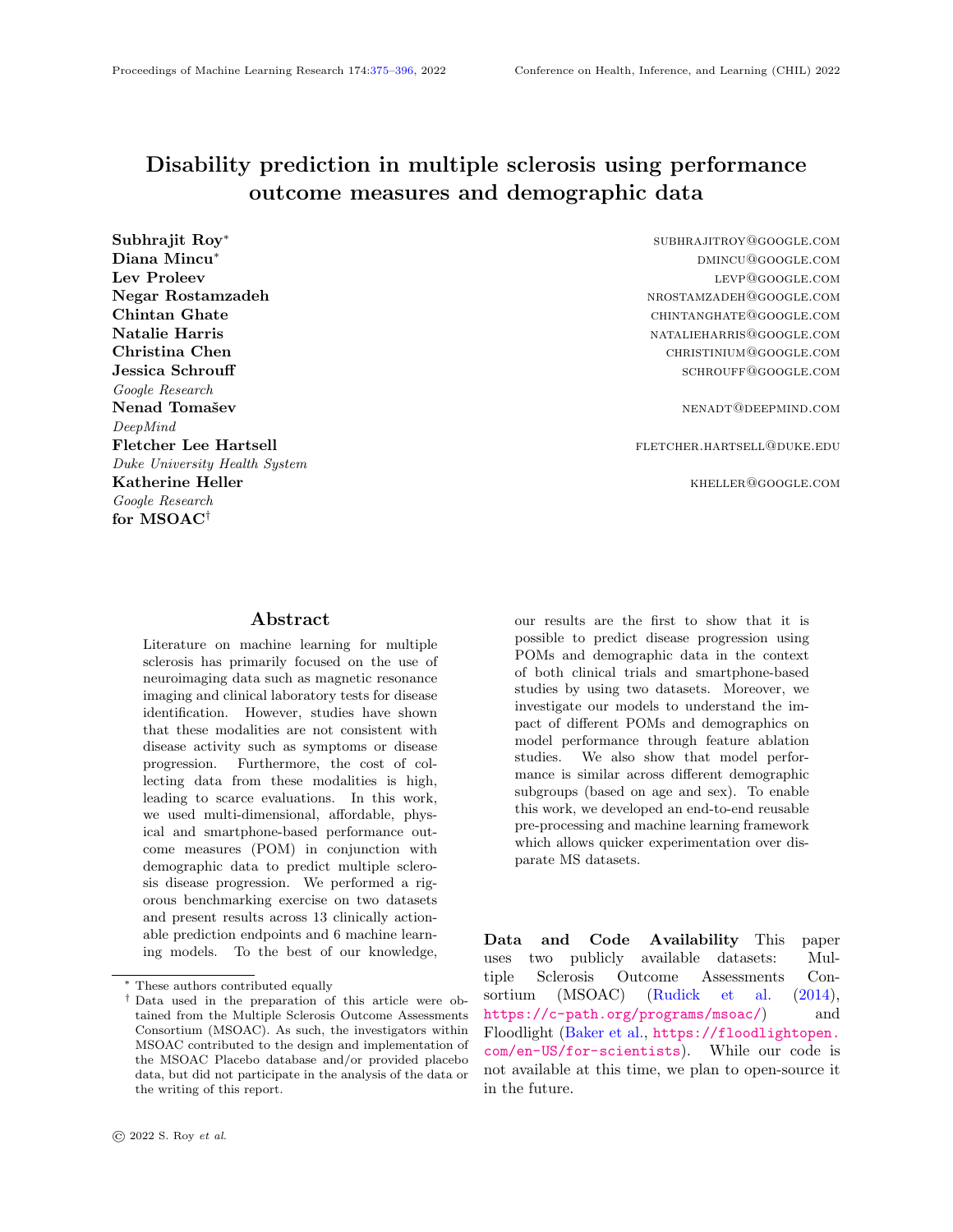and privacy. Moreover, the relatively higher sparsity of questionnaires compared to functional tests and its eventual impact in model performance points toward the need of collecting more user-friendly questionnaires, more reliably, and over a longer horizon.

The limitations of this study include (i) the disability scores de ned for Floodlight, while inspired from EDSS, are experimental and would require further clinical validation to ensure soundness and clinical relevance, and (ii) the disability progression labels  $(Sec. 2.3.3.1)$  did not lead to a well-de ned machine learning problem for the Floodlight dataset due to a high-frequency of short-term recordings.

The plans for future work for this study are multifold. First, we shall ingest more relevant features (e.g. medication, medical history), in addition to the current POMs and demographic data. Second, we O Ferrandez, V Ferrandez, T Arbizu, G Izquierdo, intend to explore di erent time-bucketing techniques for Floodlight to tackle the imbalance of disability progression labels and more closely relate to clinical actionability. Third, we intend to handle the irregularity of the features by continuous time modelling instead of missing-value imputation (Kidger et al., 2020). Fourth, we plan to further evaluate the robustness of our models, especially across longer time horizons. Fifth, we intend to create a large-scale Masoud Ghiasian, Mohammad Faryadras, Maryam multi-site smartphone-based MS dataset for further evaluation and potential deployment of the developed models. As discussed in Sec. 3.3, we lack data in specic patient subgroups. Targeted data acquisition in e.g. patients over 70 could be considered for model evaluation, and potentially for model training.

## Institutional Review Board (IRB)

Our research does not require IRB approval, since the datasets are publicly available.

## Acknowledgments

We would like to thank the Multiple Sclerosis Outcome Assessments Consortium and Genentech for making the two multiple sclerosis datasets publicly available for research.

## References

Shaojie Bai, J. Zico Kolter, and Vladlen Koltun. An empirical evaluation of generic convolutional and recurrent networks for sequence modeling, 2018.

Mike Baker, Johan van Beek, and Christian Gossens. Digital health: Smartphone-based monitoring of multiple sclerosis using Floodlight. Nature Portfolio. URL https://www.nature.com/articles/ d42473-019-00412-0.

Joao J Cerqueira, D Alastair S Compston, Ruth Geraldes, Mario M Rosa, Klaus Schmierer, Alan Thompson, Michela Tinelli, and Jacqueline Palace. Time matters in multiple sclerosis: can early treatment and long-term follow-up ensure everyone benets from the latest advances in multiple sclerosis? Journal of Neurology, Neurosurgery & Psychiatry, 89(8):844{850, 2018. ISSN 0022-3050. doi: 10.1136/jnnp-2017-317509. URLhttps://jnnp. bmj.com/content/89/8/844 .

I Bosca, R Arroyo, J A Garca Merino, E de Ramon, and The Novo Group. Characteristics of multiple sclerosis at onset and delay of diagnosis and treatment in Spain (The Novo Study). Journal of Neurology, 257(9):1500{1507, 2010. ISSN 1432-1459. doi: 10.1007/s00415-010-5560-1. URL https://doi.org/10.1007/s00415-010-5560-1 .

Mansour, Elham Khanlarzadeh, and Shahir Mazaheri. Assessment of delayed diagnosis and treatment in multiple sclerosis patients during 1990{2016. Acta Neurologica Belgica, 121(1):199{ 204, 2021. ISSN 2240-2993. doi: 10.1007/ s13760-020-01528-7. URIhttps://doi.org/10. 1007/s13760-020-01528-7 .

Myla D Goldman, Nicholas G LaRocca, Richard A Rudick, Lynn D Hudson, Peter S Chin, Gordon S Francis, Adam Jacobs, Raj Kapoor, Paul M Matthews, Ellen M Mowry, Laura J Balcer, Michael Panzara, Glenn Phillips, Bernard M J Uitdehaag, Jerey A Cohen, and on behalf of the Multiple Sclerosis Outcome Assessments Consortium. Evaluation of multiple sclerosis disability outcome measures using pooled clinical trial data. Neurology, 93(21):e1921|-e1931, 2019. ISSN 0028-3878. doi: 10.1212/WNL. 0000000000008519. URLhttps://n.neurology. org/content/93/21/e1921 .

Daniel Golovin, Benjamin Solnik, Subhodeep Moitra, Greg Kochanski, John Elliot Karro, and D. Sculley, editors. Google Vizier: A Service for Black-Box Optimization, 2017. URL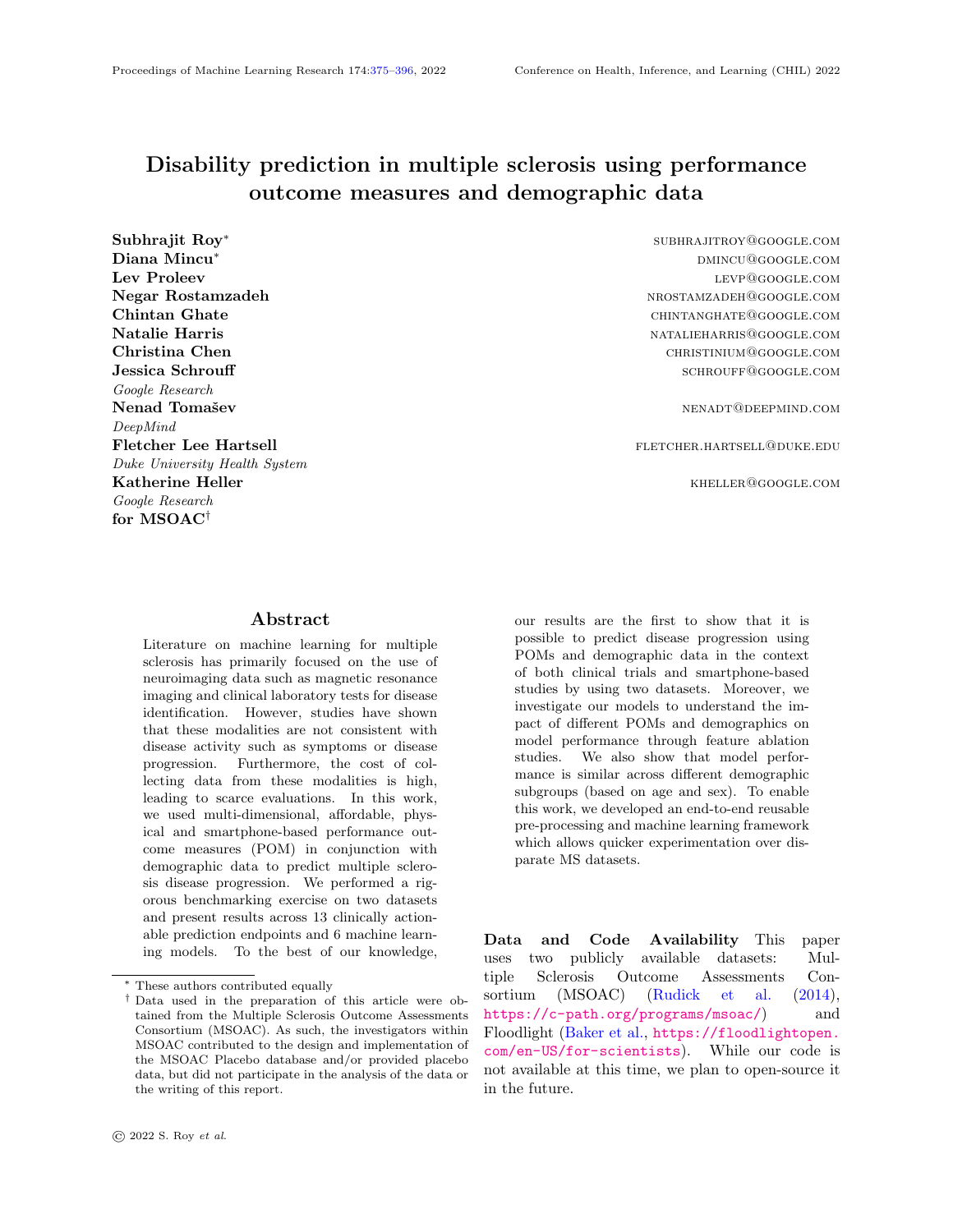http://www.kdd.org/kdd2017/papers/view/ google-vizier-a-service-for-black-box-optimization .

- Patrick Kidger, James Morrill, James Foster, and Terry Lyons. Neural controlled di erential equations for irregular time series, 2020.
- Diederik P. Kingma and Jimmy Lei Ba. Adam: A method for stochastic optimization. 3rd International Conference on Learning Representations, ICLR 2015 - Conference Track Proceedings pages 1{15, 2015.
- John F Kurtzke. Rating neurologic impairment in multiple sclerosis. Neurology, 33(11):1444, 1983a. ISSN 0028-3878. doi: 10.1212/WNL.33.11. 1444. URL https://n.neurology.org/content/ 33/11/1444 .
- John F Kurtzke. Rating neurologic impairment in multiple sclerosis. Neurology, 33(11):1444, 1983b. ISSN 0028-3878. doi: 10.1212/WNL.33.11. 1444. URL https://n.neurology.org/content/ 33/11/1444 .
- Nicholas G LaRocca, Lynn D Hudson, Richard Rudick, Dagmar Amtmann, Laura Balcer, Ralph Benedict, Robert Bermel, Ih Chang, Nancy D Chiaravalloti, Peter Chin, Jerey A Cohen, Gary R Cutter, Mat D Davis, John DeLuca, Peter Feys, Gordon Francis, Myla D Goldman, Emily Hartley, Raj Kapoor, Fred Lublin, Gary Lundstrom, Paul M Matthews, Nancy Mayo, Richard Meibach, Deborah M Miller, Robert W Motl, Ellen M Mowry, Rob Naismith, Jon Neville, Jennifer Panagoulias, Michael Panzara, Glenn Phillips, Ann Robbins, Matthew F Sidovar, Kathryn E Smith, Bjorn Sperling, Bernard M J Uitdehaag, Jerry Weaver, and for the Multiple Sclerosis Outcome Assessments Consortium (MSOAC). The MSOAC approach to developing performance outcomes to measure and monitor multiple sclerosis disability. Multiple Sclerosis Journal, 24(11):1469{1484, 2018. doi: 10.1177/1352458517723718. https://doi.org/10.1177/1352458517723718 .
- Marco T K Law, Anthony L Traboulsee, David K B Li, Robert L Carruthers, Mark S Freedman, Shannon H Kolind, and Roger Tam. Machine learning in secondary progressive multiple sclerosis: an improved predictive model for shortterm disability progression. Multiple Sclerosis Journal - Experimental, Translational and Clinical, 5(4):2055217319885983, 2019. doi: 10.1177/ e24773, Jan 2021. ISSN 1438-8871. doi: 10.

2055217319885983. URLhttps://doi.org/10. 1177/2055217319885983.

- Tsung-Yi Lin, Priya Goyal, Ross Girshick, Kaiming He, and Piotr Dolar. Focal loss for dense object detection. 2018.
- Virginia Meca-Lallana, Leticia Berenguer-Ruiz, Joan Carreres-Polo, Sara Eichau-Madueno, Jaime Ferrer-Lozano, Luca Forero, Yolanda Higueras, Nieves Tellez Lara, Angela Vidal-Jordana, and Francisco Carlos Perez-Miralles. Deciphering multiple sclerosis progression.Frontiers in Neurology, 12, 2021. ISSN 1664-2295. doi: 10.3389/fneur. 2021.608491. URLhttps://www.frontiersin. org/article/10.3389/fneur.2021.608491 .
- Sandra Meyer-Moock, You-Shan Feng, Mathias Maeurer, Franz-Werner Dippel, and Thomas Kohlmann. Systematic literature review and validity evaluation of the Expanded Disability Status Scale (EDSS) and the Multiple Sclerosis Functional Composite (MSFC) in patients with multiple sclerosis. BMC Neurology, 14(1):58, 2014. ISSN 1471-2377. doi: 10.1186/1471-2377-14-58. URL https://doi.org/10.1186/1471-2377-14-58 .
- J. R. Miller. The importance of early diagnosis of multiple sclerosis. J Manag Care Pharm, 10(3 Suppl B):4{11, Jun 2004.
- National MS Society. Symptom management, 2021. URL https://www.nationalmssociety. org/For-Professionals/Clinical-Care/ Managing-MS/Symptom-Management .
- Bret Nestor, Matthew McDermott, Willie Boag, Gabriela Berner, Tristan Naumann, Michael Hughes, Anna Goldenberg, and Marzyeh Ghassemi. Feature robustness in non-stationary health records: Caveats to deployable model performance in common clinical machine learning tasks, 08 2019.

v<sub>+</sub>, Chathurangi H Pathiravasan, Yuankai Zhang, Ludovic Trinquart, Emelia J Benjamin, Belinda Borrelli, David D McManus, Vik Kheterpal, Honghuang Lin, Mayank Sardana, Michael M Hammond, Nicole L Spartano, Amy L Dunn, Eric Schramm, Christopher Nowak, Emily S Manders, Hongshan Liu, Jelena Kornej, Chunyu Liu, and Joanne M Murabito. Adherence of mobile appbased surveys and comparison with traditional surveys: ecohort study. J Med Internet Res, 23(1):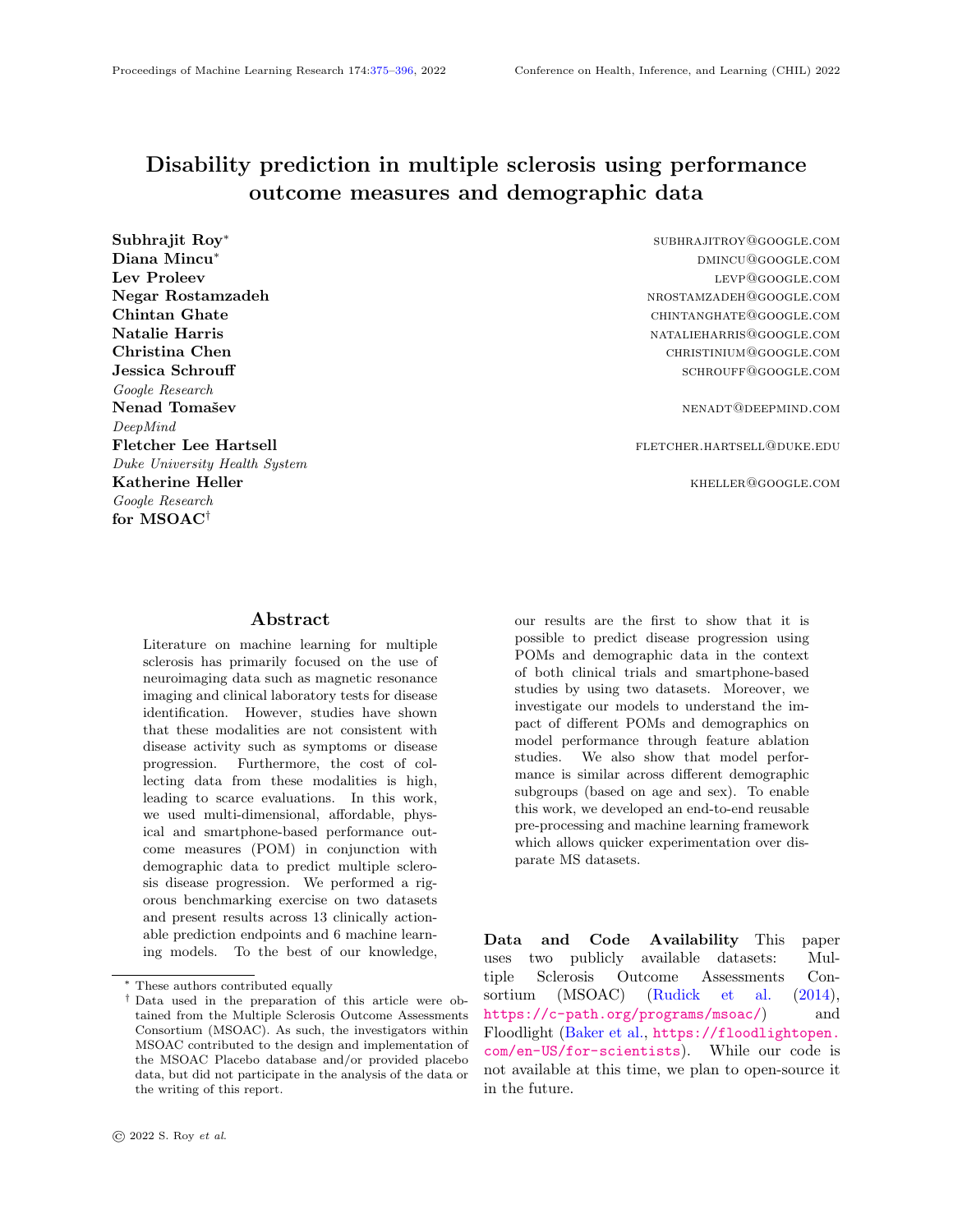2196/24773. URL http://www.jmir.org/2021/ 1/e24773/ .

- Marie-Camille Patoz, Diego Hidalgo-Mazzei, Bruno Pereira, Olivier Blanc, Ingrid de Chazeron, Andrea Murru, Norma Verdolini, Isabella Pacchiarotti, Eduard Vieta, Pierre-Michel Llorca, and Ludovic Samalin. Patients' adherence to smartphone apps in the management of bipolar disorder: a systematic review. International Journal of Bipolar Disorders, 9(1):19, 2021. ISSN 2194-7511. doi: 10.1186/s40345-021-00224-6. URhttps://doi. org/10.1186/s40345-021-00224-6 .
- Mauro F. Pinto, Hugo Oliveira, Sonia Batista, Lus Cruz, Mafalda Pinto, Inês Correia, Pedro Martins, and Cesar Teixeira. Prediction of disease progression and outcomes in multiple sclerosis with machine learning. Scientic Reports, 10 (1):1{13, 2020. ISSN 20452322. doi: 10.1038/ s41598-020-78212-6. URIhttps://doi.org/10. 1038/s41598-020-78212-6 .
- D. Robertson and N. Moreo. Disease-Modifying Therapies in Multiple Sclerosis: Overview and Treatment Considerations. Fed Pract, 33(6):28{34, Jun 2016.
- Juan Diego Rodriguez, Aritz Perez, David Arteta, Diego Tejedor, and Jose A. Lozano. Using multidimensional bayesian network classiers to assist the treatment of multiple sclerosis. IEEE Transactions on Systems, Man, and Cybernetics, Part C (Applications and Reviews) 42(6):1705{1715, 2012. doi: 10.1109/TSMCC.2012.2217326.
- R A Rudick, G Cutter, and S Reingold. The Multiple Sclerosis Functional Composite: a new clinical outcome measure for multiple sclerosis trials. Multiple Sclerosis Journal, 8(5):359{365, 2002. doi: 10.1191/1352458502ms845oa. URhttps: //doi.org/10.1191/1352458502ms845oa .
- Richard A Rudick, Nicholas LaRocca, Lynn D Hudson, and MSOAC. Multiple sclerosis outcome assessments consortium: Genesis and initial project plan. Multiple Sclerosis Journal, 20(1):12{17, 2014. doi: 10.1177/1352458513503392. URLhttps: //doi.org/10.1177/1352458513503392 . PMID: 24057430.
- las, E W Radue, L Kappos, and P Fuhr. Prediction of long-term disability in multiple sclero-

sis. Multiple Sclerosis Journal, 18(1):31{38, 2012. doi: 10.1177/1352458511416836. URhttps:// doi.org/10.1177/1352458511416836 .

- Patrick Schwab and Walter Karlen. A deep learning approach to diagnosing multiple sclerosis from smartphone data. CoRR, abs/2001.09748, 2020. URL https://arxiv.org/abs/2001.09748 .
- Patrick Schwab and Walter Karlen. A deep learning approach to diagnosing multiple sclerosis from smartphone data. IEEE Journal of Biomedical and Health Informatics, 25(4):1284{1291, Apr 2021. ISSN 2168-2208. doi: 10.1109/jbhi.2020. 3021143. URL http://dx.doi.org/10.1109/ JBHI.2020.3021143.
- Ruggiero Seccia, Daniele Gammelli, Fabio Dominici, Silvia Romano, Anna Chiara Landi, Marco Salvetti, Andrea Tacchella, Andrea Zaccaria, Andrea Crisanti, Francesca Grassi, and Laura Palagi. Considering patient clinical history impacts performance of machine learning models in predicting course of multiple sclerosis. PLOS ONE, 15(3): 1{18, 2020. doi: 10.1371/journal.pone.0230219. URL https://doi.org/10.1371/journal.pone. 0230219.
- The Multiple Sclerosis International Federation. Atlas of MS. 2020. URL https://www.msif.org/ resource/atlas-of-ms-2020/ . [Online; accessed 3-Sep-2020].
- Nenad Tomasev, Natalie Harris, Sebastien Baur, Anne Mottram, Xavier Glorot, Jack W Rae, Michal Zielinski, Harry Askham, Andre Saraiva, Valerio Magliulo, Clemens Meyer, Suman Ravuri, Ivan Protsyuk, Alistair Connell, Can O Hughes, Alan Karthikesalingam, Julien Cornebise, Hugh Montgomery, Geraint Rees, Chris Laing, Clifton R Baker, Thomas F Osborne, Ruth Reeves, Demis Hassabis, Dominic King, Mustafa Suleyman, Trevor Back, Christopher Nielson, Martin G Seneviratne, Joseph R Ledsam, and Shakir Mohamed. Use of deep learning to develop continuousrisk models for adverse event prediction from electronic health records. Nature Protocols, 16(6): 2765{2787, 2021. ISSN 1750-2799. doi: 10.1038/ s41596-021-00513-5. URIhttps://doi.org/10. 1038/s41596-021-00513-5 .
- R Schlaeger, M D'Souza, C Schindler, L Grize, S Del-Silvia Tommasin, Sirio Cocozza, Alessandro Taloni, Costanza Giann, Nikolaos Petsas, Giuseppe Pontillo, Maria Petracca, Serena Ruggieri, Laura De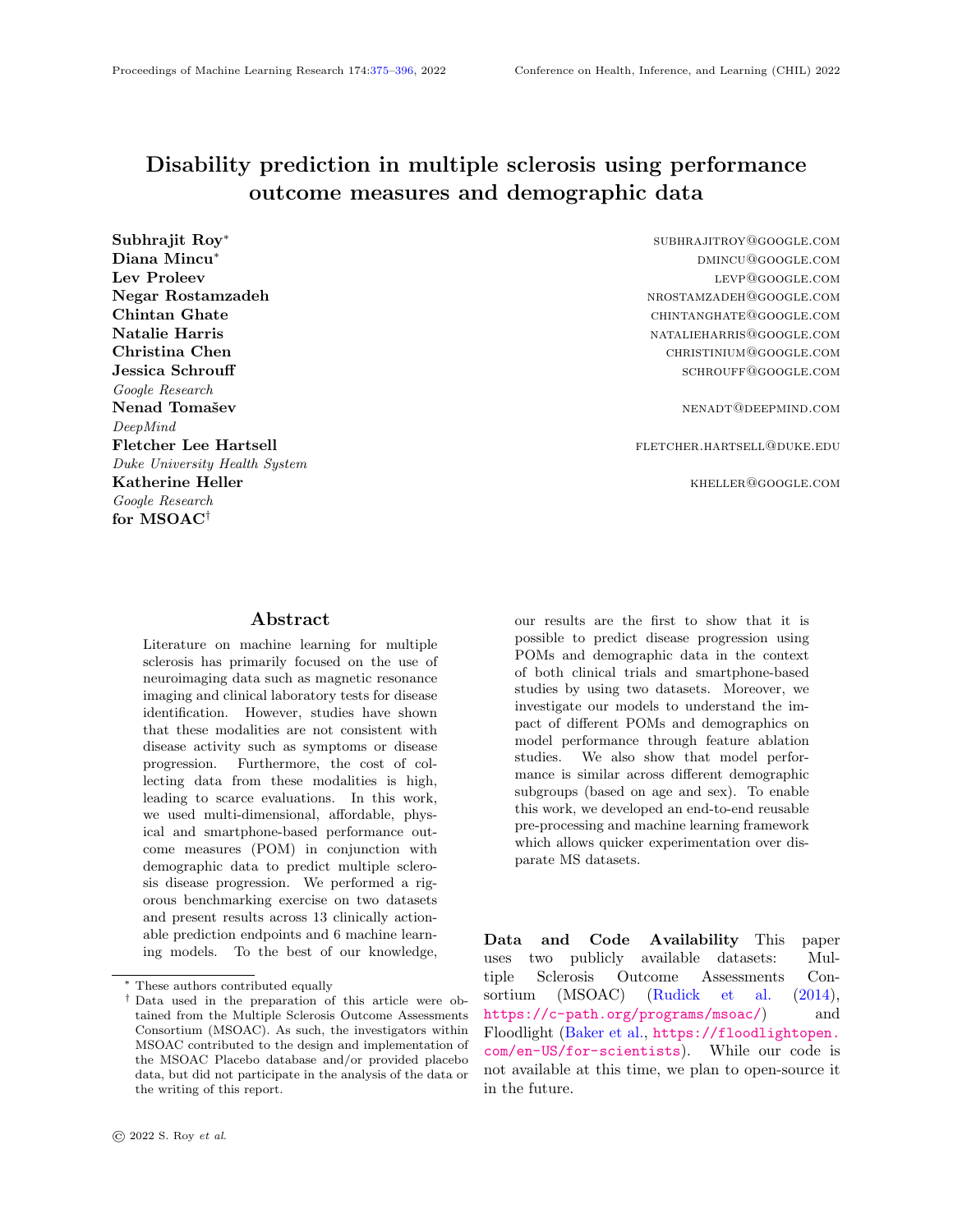Giglio, Carlo Pozzilli, Arturo Brunetti, and Patrizia Pantano. Machine learning classifier to identify clinical and radiological features relevant to disability progression in multiple sclerosis. Journal of Neurology, (0123456789), 2021. ISSN 14321459. doi: 10.1007/s00415-021-10605-7. URL https: //doi.org/10.1007/s00415-021-10605-7.

- Jonathan R. Walsh, Aaron M. Smith, Yannick Pouliot, David Li-Bland, Anton Loukianov, and Charles K. Fisher. Generating digital twins with multiple sclerosis using probabilistic neural networks, 2020.
- <span id="page-13-1"></span>JN Whitaker, HF McFarland, P Rudge, and SC Reingold. Outcomes assessment in multiple sclerosis clinical trials: a critical analysis. Multiple Sclerosis Journal, 1(1):37–47, 1995. doi: 10.1177/ 135245859500100107. URL https://doi.org/10. 1177/135245859500100107. PMID: 9345468.
- <span id="page-13-0"></span>Yijun Zhao, Brian C. Healy, Dalia Rotstein, Charles R.G. Guttmann, Rohit Bakshi, Howard L. Weiner, Carla E. Brodley, and Tanuja Chitnis. Exploration of machine learning techniques in predicting multiple sclerosis disease course. PLoS ONE, 12(4):1–13, 2017. ISSN 19326203. doi: 10.1371/journal.pone.0174866.

## Appendix A. Subject representation and MS dataset conversion

As described in Sec. 2.2, we convert the MS datasets into a common representation called Subject described in Table 6. The Subject representation allows us to map a diverse set of datasets into a common format consisting a pre-defined set of fields. This allows not only for an easier downstream processing of multiple datasets, but potentially joining multiple datasets into one.

The fields in Subject are chosen in a way that it stores all information relevant to MS datasets (both clinical and at-home), and to generalize to other healthcare datasets as well. The representation can also be expanded to include unique dataset-specific intricacies.

The Prediction format is described in Table [7,](#page-15-0) and while it's simplistic in its setup, it enables the downstream metrics pipeline development and cross-model comparisons. While in its current form it mainly focuses on time series (through the use of the timestamp field), we believe that it can be adapted to other types as well by simply ignoring the time value. We chose to store a series of label targets and predictions at once, to ease at-scale metrics computations. Thus, our pipeline computes a variety of metrics for all tasks at once.

#### Appendix B. Feature statistics



<span id="page-13-2"></span>Figure 5: Feature sparsity in Floodlight

Figure [5](#page-13-2) shows a summary of the Floodlight functional tests and questionnaires, and how often they appear at a population level, when each patient sequence is bucketed into 1-week intervals. The start of the sequence is when they joined the app.

We observe a similar trend to that on MSOAC, with time playing an important factor in feature sparsity. As mentioned in the main text, both functional tests and questionnaires follow a similar pattern due to the simplicity of questionnaires (only one mood related question). This is consistent with the patient drop-off that takes place in Floodlight, which in turn is consistent with other mobile-based studies.

We believe a focus on preventing attrition is needed for an increase in mobile dataset quality, as these types of datasets have the power to harness diverse information at-scale.

## Appendix C. Hyperparameter search space

The hyperparameter search space for each model can be found in Table [8.](#page-15-1) Future work will look into using parameter auto-tuning tools such as Vizier (Golovin et al., 2017), in order to expand the search space and identify the optimal set-up for our suite of models.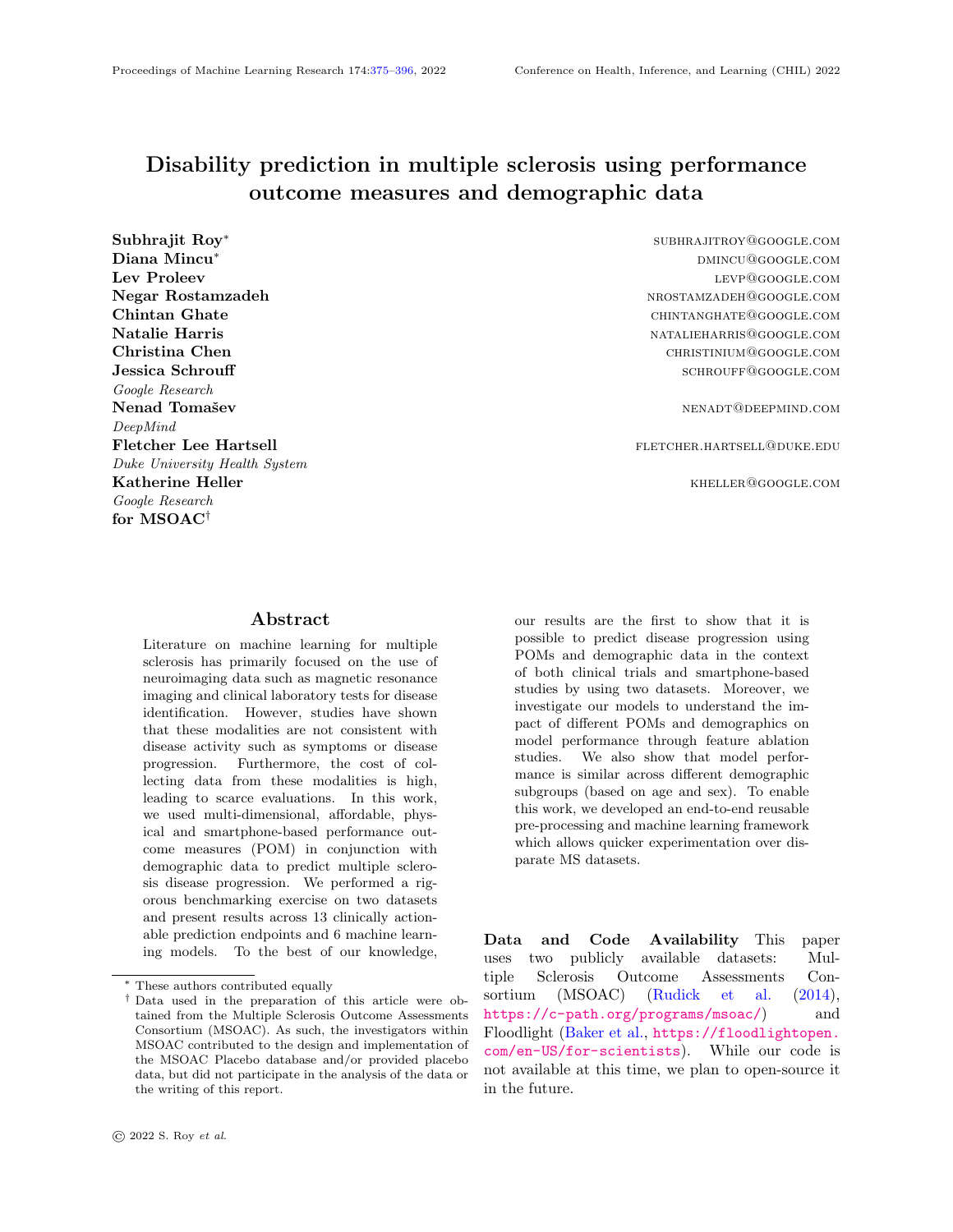| Field                                                | Type                                                                                                                | Format              | Description                                                                                                          |
|------------------------------------------------------|---------------------------------------------------------------------------------------------------------------------|---------------------|----------------------------------------------------------------------------------------------------------------------|
|                                                      | <b>Subject:</b> Defines all the data provided for a single subject.                                                 |                     |                                                                                                                      |
| subject_id                                           | string                                                                                                              | Optional            | Unique ID for each subject.                                                                                          |
| subject_characteristics                              | SubjectCharacteristics                                                                                              | Optional            | Defines the subject's characteristics.                                                                               |
| medical_history                                      | MedicalHistory                                                                                                      | Optional            | Defines the subject's medical history.                                                                               |
| episodes                                             | Episode                                                                                                             | Repeated            | A sequence of encounters corresponding to a single subject.                                                          |
|                                                      | Subject Characteristics: Defines all the data provided for a single subject.                                        |                     |                                                                                                                      |
| sex                                                  | Sex.Enum                                                                                                            | Optional            | The subject's sex.                                                                                                   |
|                                                      |                                                                                                                     |                     | MedicalHistory: Defines a sequence of outpatient events recorded before the current system started recording events. |
|                                                      |                                                                                                                     |                     | These typically are recorded with the same timestamp even though they took place over longer periods of time.        |
| clinical_events                                      | ClinicalEvent                                                                                                       | Repeated            | A clinical event.                                                                                                    |
|                                                      |                                                                                                                     |                     |                                                                                                                      |
| <b>Episode:</b> An abstraction of an event sequence. |                                                                                                                     |                     |                                                                                                                      |
| clinical_event                                       | ClinicalEvent                                                                                                       | Repeated            | A sequence of clinical events.                                                                                       |
| changing_characteristics                             | ChangingSubjectCharacteristics                                                                                      | optional            | Defines the subject's changing characteristics.                                                                      |
| clinical_trial                                       | ClinicalTrial                                                                                                       | optional            | Details about the clinical trial the subject was part of                                                             |
|                                                      |                                                                                                                     |                     | (if applicable).                                                                                                     |
|                                                      | ChangingSubjectCharacteristics: Defines the subject's changing characteristics.                                     |                     |                                                                                                                      |
| age                                                  | float                                                                                                               | optional            | The subject's age.                                                                                                   |
| gender                                               | Gender.Enum                                                                                                         | optional            | The subject's gender                                                                                                 |
| race                                                 | string                                                                                                              | optional            | The subject's race.                                                                                                  |
| weight                                               | float                                                                                                               | optional            | The subject's weight.                                                                                                |
| height                                               | float                                                                                                               | optional            | The subject's height.                                                                                                |
| country                                              | string                                                                                                              | optional            | The subject's country.                                                                                               |
| Sex. Enum: Defines the subject's sex information.    |                                                                                                                     |                     |                                                                                                                      |
| <b>FEMALE</b>                                        | $\theta$                                                                                                            | $\bar{\phantom{a}}$ | Female sex.                                                                                                          |
| MALE                                                 | 1                                                                                                                   | $\blacksquare$      | Male sex.                                                                                                            |
|                                                      | Gender.Enum: Defines the subject's gender information.                                                              |                     |                                                                                                                      |
| <b>UNKNOWN</b>                                       | $\theta$                                                                                                            | $\overline{a}$      | Unknown gender.                                                                                                      |
| <b>FEMALE</b>                                        | 1                                                                                                                   | $\bar{\phantom{a}}$ | Female gender.                                                                                                       |
|                                                      | $\overline{2}$                                                                                                      |                     |                                                                                                                      |
| MALE                                                 |                                                                                                                     | ÷,                  | Male gender.                                                                                                         |
| <b>OTHER</b>                                         | 3                                                                                                                   |                     | Other gender.                                                                                                        |
|                                                      | <b>ClinicalEvent:</b> Defines a single event or a set of coinciding individual events that happen at the same time. |                     |                                                                                                                      |
|                                                      |                                                                                                                     |                     | Timestamp of event. While for MSOAC, this corresponds to                                                             |
| timestamp                                            | int64                                                                                                               | optional            | the day of the clinic visit, for Floodlight, this is the                                                             |
|                                                      |                                                                                                                     |                     | timestamp recorded by the smartphone.                                                                                |
| resources                                            | Resource                                                                                                            | repeated            | A list of specific clinical entries recorded at this timestamp.                                                      |
| classification_labels                                | $map<$ string, int $64>$                                                                                            | required            | Classification labels for prediction.                                                                                |
| regression_labels                                    | $map$ string, float $>$                                                                                             | required            | Regression labels for prediction.                                                                                    |
|                                                      | Resource: Describes the various types of resources that can be contained within ClinicalEvent.                      |                     |                                                                                                                      |
| functional_test                                      | FunctionalTest                                                                                                      | optional            | Functional assessment test data.                                                                                     |
| questionnaire                                        | Questionnaire                                                                                                       | optional            | Questionnaires filled by the subjects.                                                                               |
| generic_resource                                     |                                                                                                                     |                     |                                                                                                                      |
|                                                      | GenericResource                                                                                                     | optional            |                                                                                                                      |
|                                                      |                                                                                                                     |                     | Generic resource to store dataset-specific intricacies.                                                              |
|                                                      | FunctionalTest: Functional assessment test data recorded from the subject.                                          |                     |                                                                                                                      |
| name                                                 | string                                                                                                              | optional            | Name of performance outcome measure.                                                                                 |
| category                                             | string                                                                                                              | optional            | Category of performance outcome measure.                                                                             |
| response                                             | NumericalResponse                                                                                                   | optional            | Numerical response recorded from subject.                                                                            |
|                                                      | Questionnaire: Questionnaire data recorded from the subject.                                                        |                     |                                                                                                                      |
| name                                                 | string                                                                                                              | optional            | Name of performance outcome measure.                                                                                 |
| category                                             | string                                                                                                              | optional            | Category of performance outcome measure.                                                                             |
| response                                             | QuestionnaireResponse                                                                                               | optional            | Questionnaire response recorded from subject.                                                                        |
|                                                      | NumericalResponse: Numeric response converted to standardized unit.                                                 |                     |                                                                                                                      |
| numerical_response_std_unit                          | float                                                                                                               | optional            | Numeric response converted to standardized unit.                                                                     |
|                                                      |                                                                                                                     |                     | Standardized unit. This unit was used for                                                                            |
| std_unit                                             | string                                                                                                              | optional            | homogenizing the data.                                                                                               |
|                                                      | <b>QuestionnaireResponse:</b> Responses recorded from questionnaires.                                               |                     |                                                                                                                      |
| text_response_orig                                   | string                                                                                                              | optional            | Response in original text.                                                                                           |
| text_response_std                                    | string                                                                                                              | optional            | Response in standardized text.                                                                                       |
| numeric_response_std                                 | $_{\text{float}}$                                                                                                   | optional            | Standardized numeric response.                                                                                       |
| categorical_response_std                             | string                                                                                                              | optional            | Standardized categorical response. An example entry                                                                  |

Table 6: Description of the common Subject representation.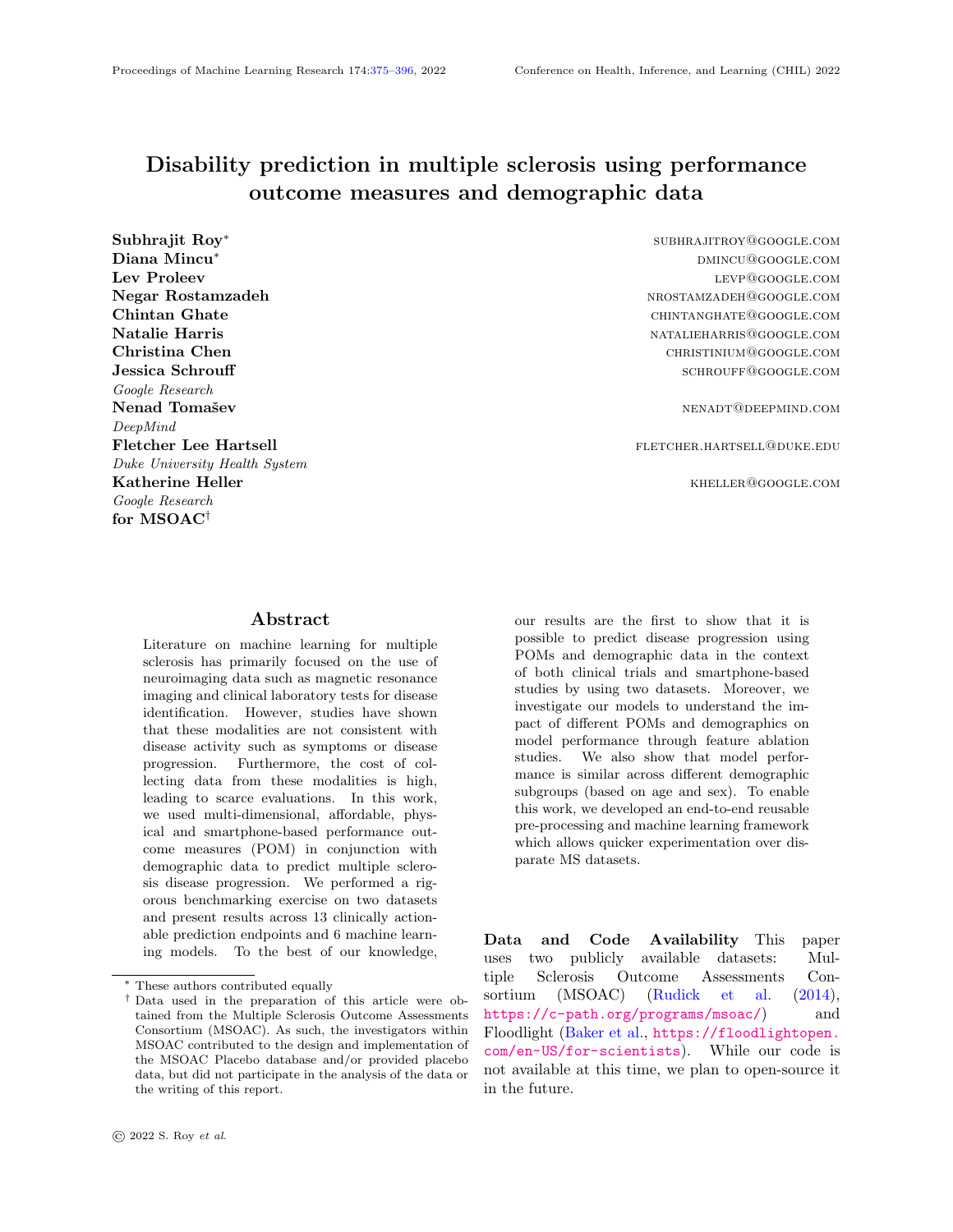<span id="page-15-0"></span>

| Field               | Type                                                         | Description                                                 |  |  |
|---------------------|--------------------------------------------------------------|-------------------------------------------------------------|--|--|
|                     | <b>Prediction:</b> Defines the model output information.     |                                                             |  |  |
| subject_id          | string                                                       | Unique ID for each subject.                                 |  |  |
|                     |                                                              | Timestamp of event. While for MSOAC, this corresponds       |  |  |
| timestamp           | int64                                                        | to the day of the clinic visit, for Floodlight, this is the |  |  |
|                     |                                                              | timestamp recorded by the smartphone.                       |  |  |
| label_targets       | $map$ < string, float >                                      | A mapping from label name to the target value for the       |  |  |
|                     |                                                              | particular timestamp this is recorded for.                  |  |  |
|                     |                                                              | A mapping from label name to the predicted values for       |  |  |
| label_predictions   | $map \leq string$ , list $<$ float >>                        | the particular timestamp this is recorded for. Multiple     |  |  |
|                     |                                                              | values are recorded to account for multi-class predictions. |  |  |
| subgroup_attributes | $map \leq string$ , one of $\leq string$ , int, float $\geq$ | A mapping from subgroup name (such as Sex, or Age) to       |  |  |
|                     |                                                              | the exact value (e.g. Female, or $56$ ).                    |  |  |

Table 7: Description of the common Prediction representation.

<span id="page-15-1"></span>Table 8: Hyperparameter search for models considered in this study.

| Model                       | Hyperparameter search space                         |
|-----------------------------|-----------------------------------------------------|
| Logistic Regression         | $C = [1e-2, 1e-1, 1., 1e+1, 1e+2]$                  |
| Linear Regression           |                                                     |
| <b>MLP</b>                  | network_size = $[(16, 16), (16, 16, 16), (32, 32)]$ |
|                             | learning_rate = $[0.001, 0.01]$                     |
|                             | $n_{\text{estimators}} = [100, 150]$                |
| Gradient Boosted Classifier | learning_rate = $[0.001, 0.01]$                     |
|                             | $max_{def}$ = [3, 5]                                |
|                             | $n_{\text{estimators}} = [100, 150]$                |
| Gradient Boosted Regressor  | learning_rate = $[0.001, 0.01]$                     |
|                             | $max_{\text{depth}} = [3, 5]$                       |
|                             | num_filters = $[16, 32, 64]$                        |
| TemporalConvNet             | kernel_size $=$ [3, 5]                              |
|                             | learning_rate = $[0.001, 0.05, 0.01]$               |
|                             | $\text{dropout} = [0.0, 0.5]$                       |

## Appendix D. Disability progression labels

Figure [6](#page-15-2) illustrates the computation of the baseline values and how they are used to create the final Worsening/Unchanged/Improved outcome, for each functional test and questionnaire. In the first  $c$  timesteps we compute a baseline value for each feature. For each following timestep we perform two actions:

- We compare the value at the new timestep with the baseline value we have for that feature. If the difference in value is greater than a threshold (in our case 20% increase or decrease), we set a label of Worsening/Improving. Otherwise the label value gets set to Unchanged.
- We update the baseline value for each feature based on this new information.

While this task could have been posed as "are any of the tests/questionnaires deviating from the baseline?", the per-test prediction was considered to be



<span id="page-15-2"></span>Figure 6: Disability progression label definition

more clinically actionable as the actual test is more informative than "something is wrong".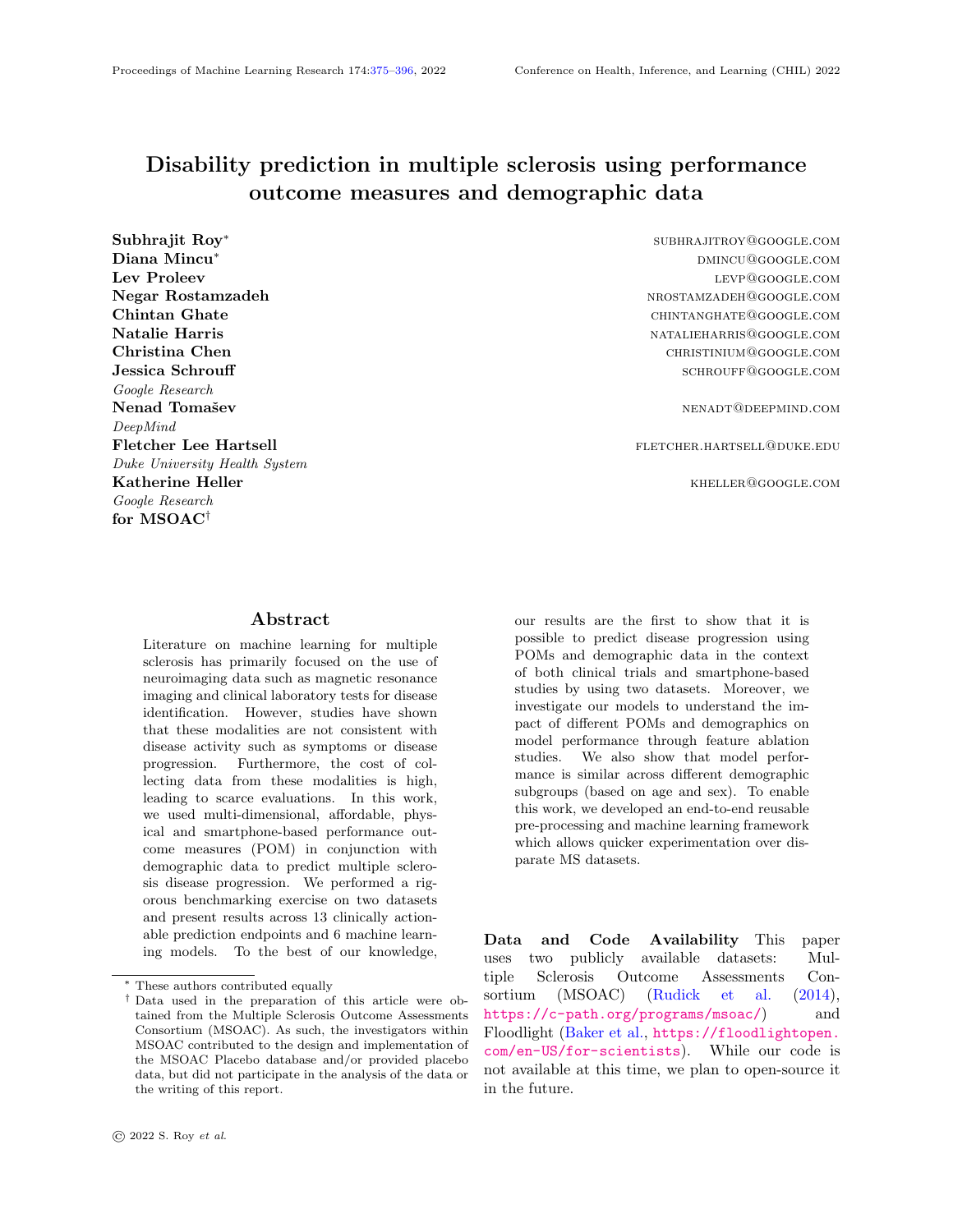## Appendix E. Statistics of prediction tasks

Table [9](#page-17-0) shows the class distribution for both binary and multi-class classification tasks, while Figures [7](#page-18-0) and [8](#page-18-1) present a histogram of the label values for the regression tasks.

We note a higher class imbalance for  $EDSS_{mean}$ 5, even for the shorter horizon of 0-6 months, while  $EDSS_{mean} > 3$  starts off in a more balanced state for the same time<br>frame.  $EDSS_{mean}$  as severity category shows a similar trend to  $EDSS_{mean} > 3$ , with the shorter time horizon being balanced and the longer time horizon seeing "No disability" as the most prevalent label. We believe this is due to the fact that we do not have information so far into the future, so the default values of "No disability" get used instead. Future work will look into handling this lack of future information. For Floodlight we note that the labels are zero-inflated.

For the classification tasks in MSOAC, we can see the class distribution for the age subgroups, by each cross-validation split, in Figures [9,](#page-19-0) [10](#page-19-1) and [11.](#page-21-1) Note that splits tend to have very different distributions of age groups, which explains the higher standard deviation for the less prominent groups (age <30).

## Appendix F. Feature ablation studies

Table [10](#page-20-0) contains results for the feature ablation studies on both MSOAC and Floodlight. For MSOAC the label horizon chosen was 6-12 months, while for Floodlight it was 1-2 weeks.

## Appendix G. Subgroup analysis

Table [11](#page-21-2) presents subgroup results for the classification tasks performed on the MSOAC dataset, for the 6-12 month horizon.

## Appendix H. Ethical considerations and broader impact

Employing easily accessible information in diagnosis and predicting the progression of MS, can have many advantages, including but not limited to better choices of treatment and interventions for each patient, and hopefully reducing the number of relapses in RRMS and hence, the disability of patients. However, these studies should be done with a great

amount of care. First, multiple studies have shown great disparity of results between various demographics, typically stemming from representation issues in datasets. Besides potential disparity of results among demographics, we should pay great care about where and how this research is being used. This is of importance, especially where the resources are scarce. In addition, it is important to note, we intend the outcome of this study to be used for patients' access to better choices of treatment and not for this information to be used for unintended purposes such as insurance policies.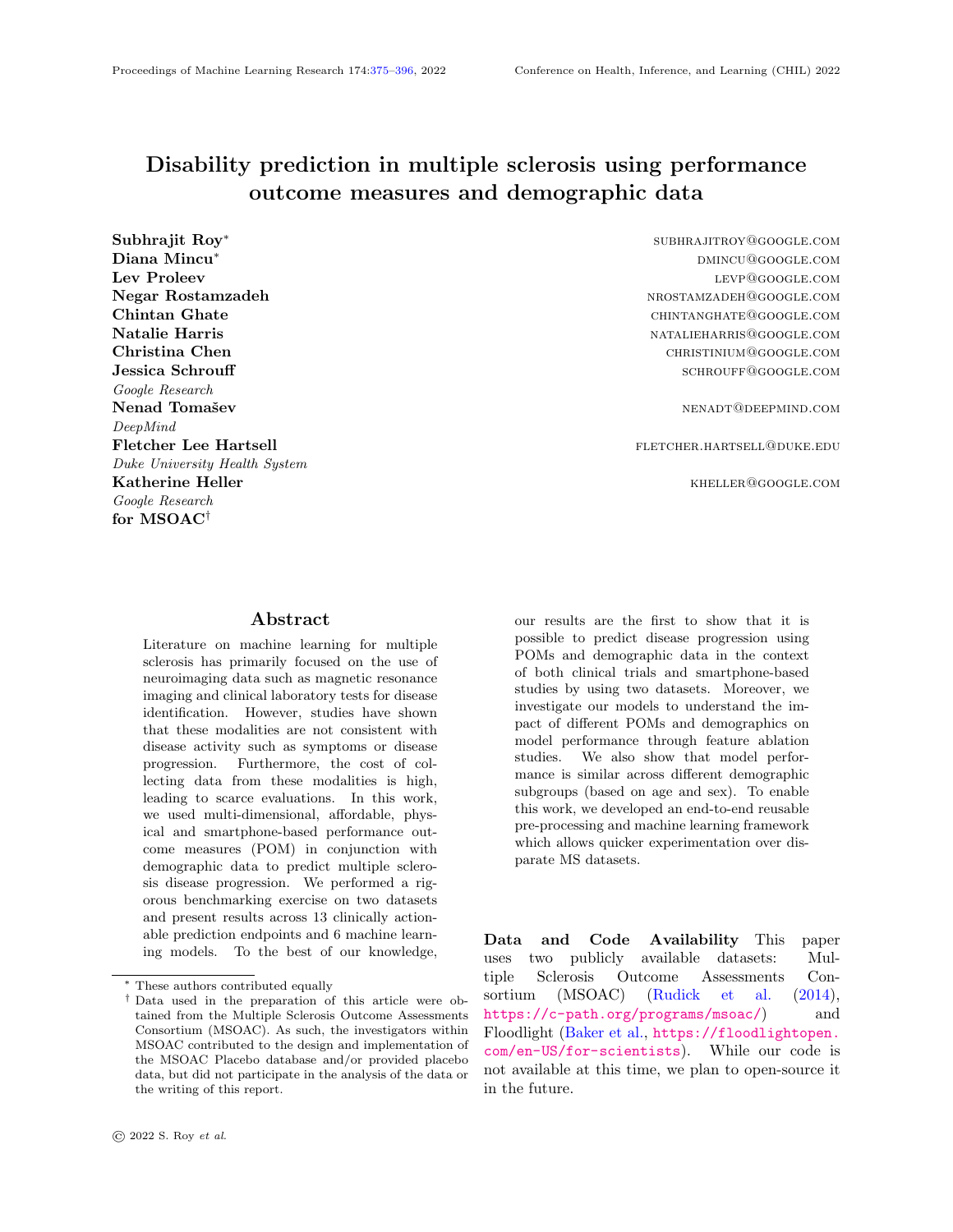| Dataset      | Prediction<br>tasks                                      | Prediction<br>Window  | Class         | Percentage         |
|--------------|----------------------------------------------------------|-----------------------|---------------|--------------------|
| <b>MSOAC</b> | $EDSS_{mean}$<br>$> 3$ (Moderate<br>disability)          | $0 - 6$ mo            | False         | 53.49              |
|              |                                                          |                       | True          | 46.51              |
|              |                                                          | $6 - 12 \text{ mo}$   | False         | 60.02              |
|              |                                                          |                       | True          | 39.98              |
|              |                                                          | $12 - 18$ mo          | False         | 69.47              |
|              |                                                          |                       | True          | 30.53              |
|              |                                                          | $18 - 24$ mo          | False         | 77.28              |
|              |                                                          |                       | True          | 22.72              |
|              | $\overline{EDSS_{mean}}$<br>$> 5$ (Severe<br>disability) | $0 - 6$ mo            | False         | 77.3               |
|              |                                                          |                       | True          | 22.7               |
|              |                                                          | $6 - 12$ mo           | False         | 79.8               |
|              |                                                          |                       | True          | 20.2               |
|              |                                                          | $12 - 18$ mo          | False         | 83.83              |
|              |                                                          |                       | True          | 16.17              |
|              |                                                          | $18 - 24$ mo          | False         | 87.73              |
|              |                                                          |                       | True          | 12.27              |
|              | $EDSS_{mean}$<br>as severity<br>category                 | $0$ - $6~\mathrm{mo}$ | No disability | 24.52              |
|              |                                                          |                       | Mild          | 24.63              |
|              |                                                          |                       | Moderate      | 26.17              |
|              |                                                          |                       | Severe        | 24.66              |
|              |                                                          | $6 - 12 \text{ mo}$   | No disability | $\overline{36.72}$ |
|              |                                                          |                       | Mild          | 20.05              |
|              |                                                          |                       | Moderate      | 21.57              |
|              |                                                          |                       | Severe        | 21.65              |
|              |                                                          | $12 - 18$ mo          | No disability | 53.04              |
|              |                                                          |                       | Mild          | 14.12              |
|              |                                                          |                       | Moderate      | 15.47              |
|              |                                                          |                       | Severe        | 17.35              |
|              |                                                          | $18 - 24$ mo          | No disability | 64.90              |
|              |                                                          |                       | Mild          | 10.52              |
|              |                                                          |                       | Moderate      | 11.42              |
|              |                                                          |                       | Severe        | 13.14              |

Table 9: Label distributions for classification tasks

<span id="page-17-0"></span>ł.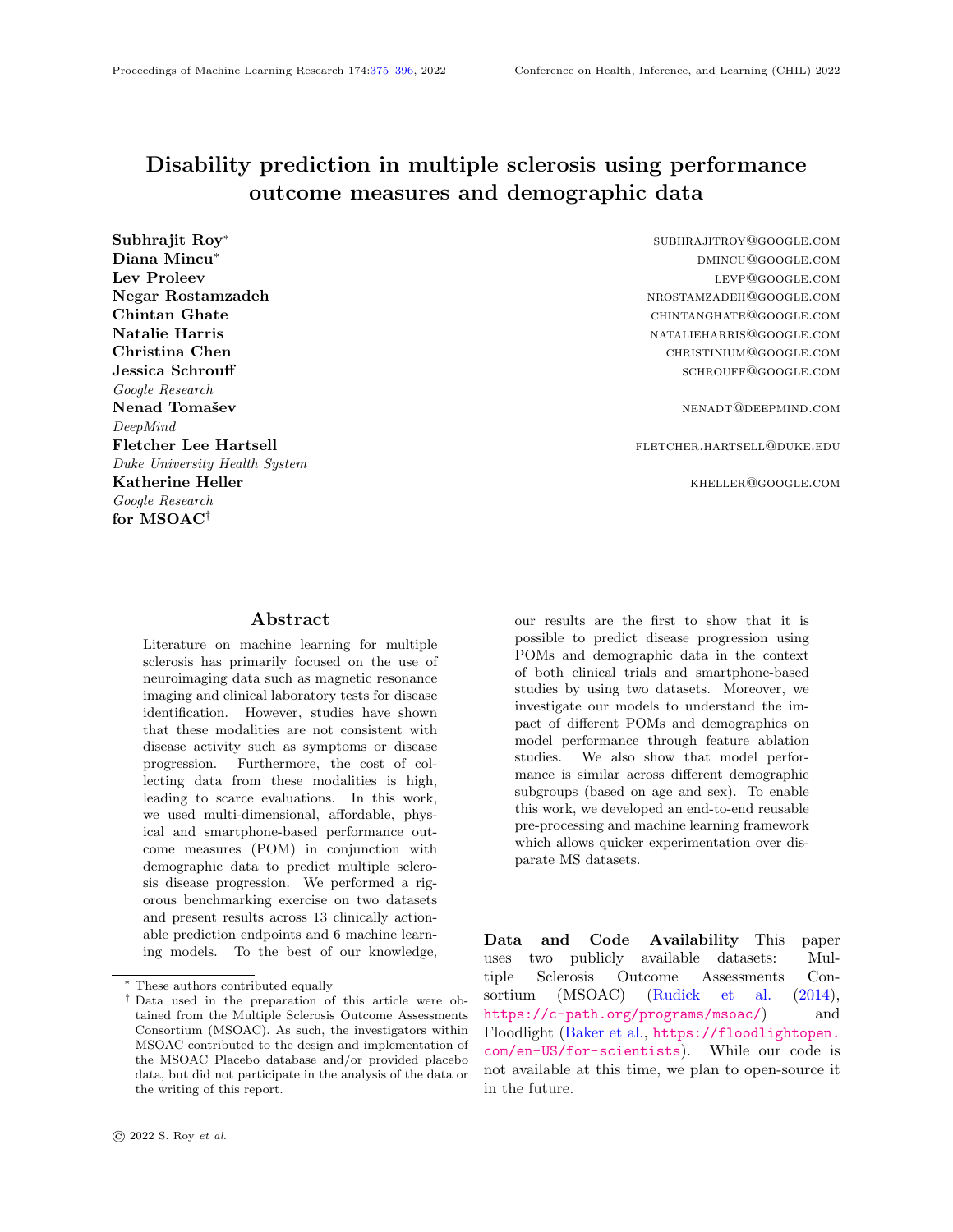

<span id="page-18-0"></span>Figure 7: Histograms of regression labels derived from EDSS scores recorded in the MSOAC dataset.



<span id="page-18-1"></span>Figure 8: Histograms of regression labels derived from the Floodlight dataset.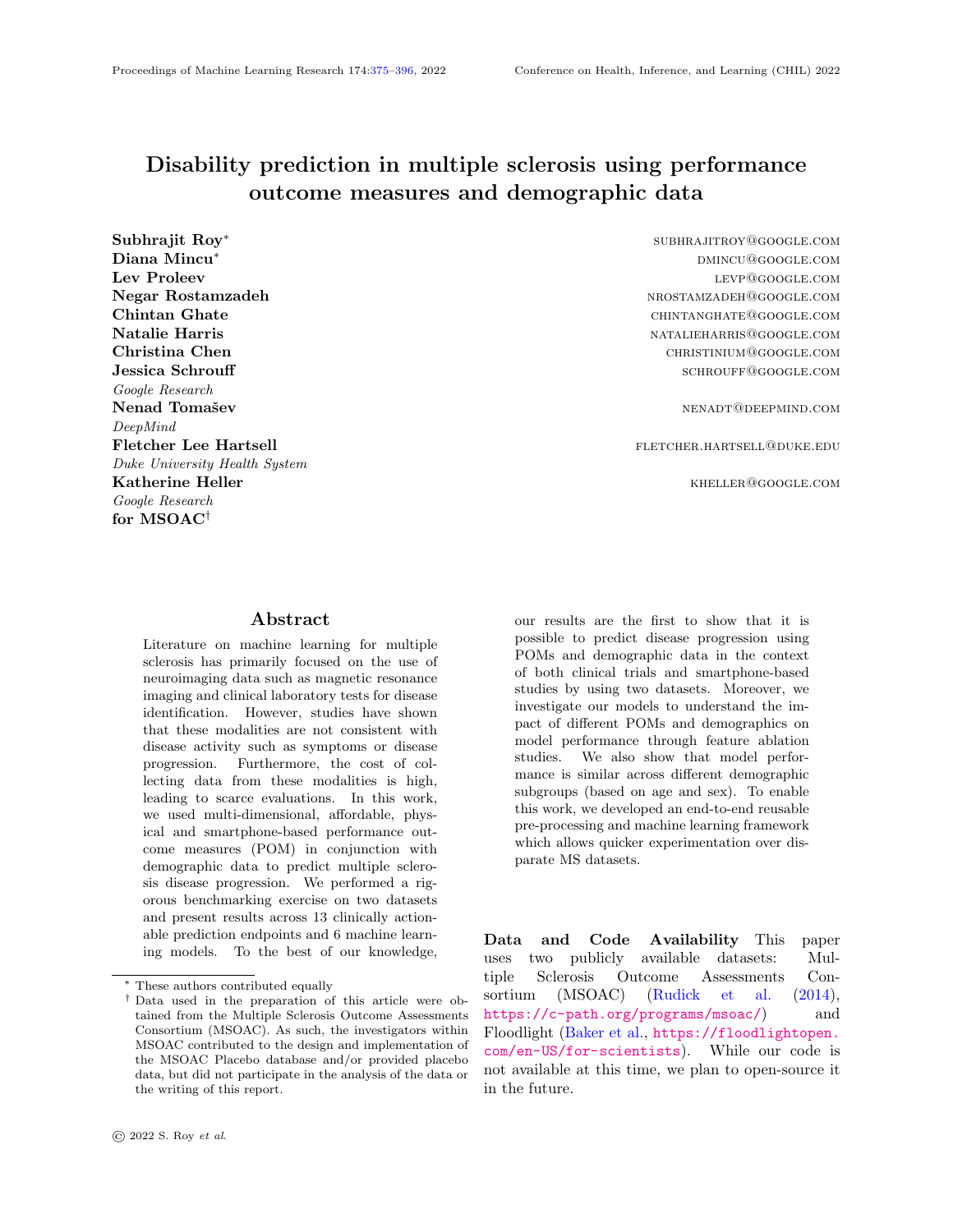#### MS disability prediction



Figure 9: Class distribution by split for EDSS >3.

<span id="page-19-0"></span>

<span id="page-19-1"></span>Figure 10: Class distribution by split for EDSS >5.